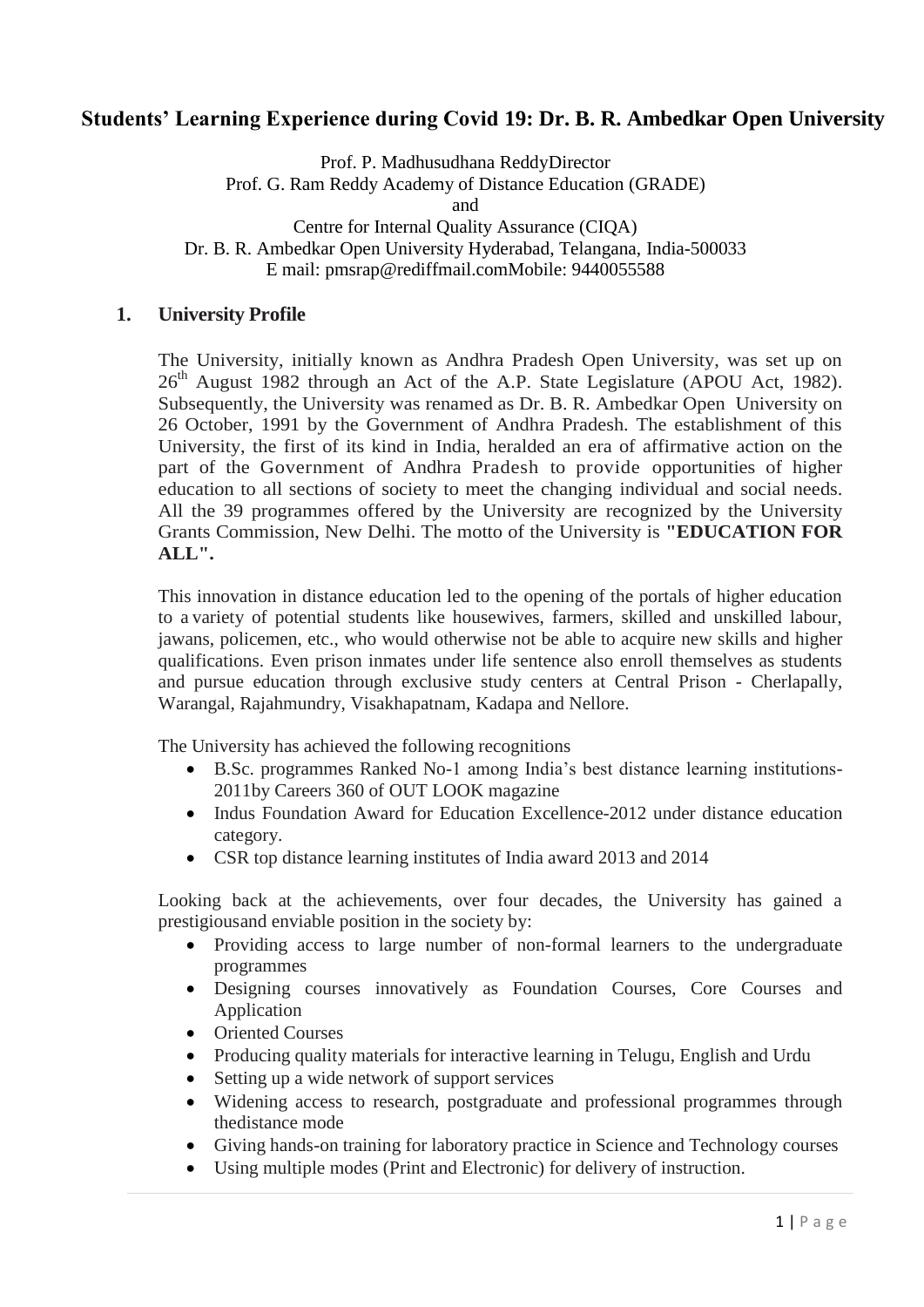### **The Vision**

Dr. B. R. Ambedkar's social philosophy of education as a means of creating an egalitariansociety is the vision of this University. Access to relevant quality education and training programmes for diverse sections of society with a focus on hitherto deprived sections at lower costs by using the modern technologies in teaching-learning processes as well as inadministrative and support services is the goal of this University. The University programmes aim at making education and training instruments for living and for makinga living.

### **The Mission**

Enrichment of on-going academic programmes

- Competency building through education and training programmes
- Interactive individual based teaching learning processes;
- Reliable and credible student evaluation systems;
- Result oriented, accountable and transparent administrative and logistic support systems;and
- Research, innovation, training and networking for system development and staffdevelopment.

#### **Objectives of the University**

- To provide educational opportunities to those students who could not take advantage of conventional institutions of higher learning.
- To provide equal educational opportunities for higher education through distance mode for a large segment of the population, including those in employment, women (includinghousewives) and adults who wish to upgrade their education or acquire knowledge and studies in various fields.
- To provide flexibility with regard to eligibility for enrolment, age of entry, choice of courses, methods of learning, conduct of examinations and operation of the programmes.
- To complement the programmes of the existing Universities in the State in the field of higher learning so as to maintain the high standards on par with the best universities in the country.
- To promote integration within the State through its policies and programmes.
- To offer degree courses and non-degree certificate courses for the benefit of the workingpopulation in various fields and for those who wish to enrich their lives by studying subjects of cultural and aesthetic values.
- To make provision for research and for the advancement and dissemination of knowledge.
- To serve as a source of continuing education, consultancy and to provide equal access toknowledge and higher education.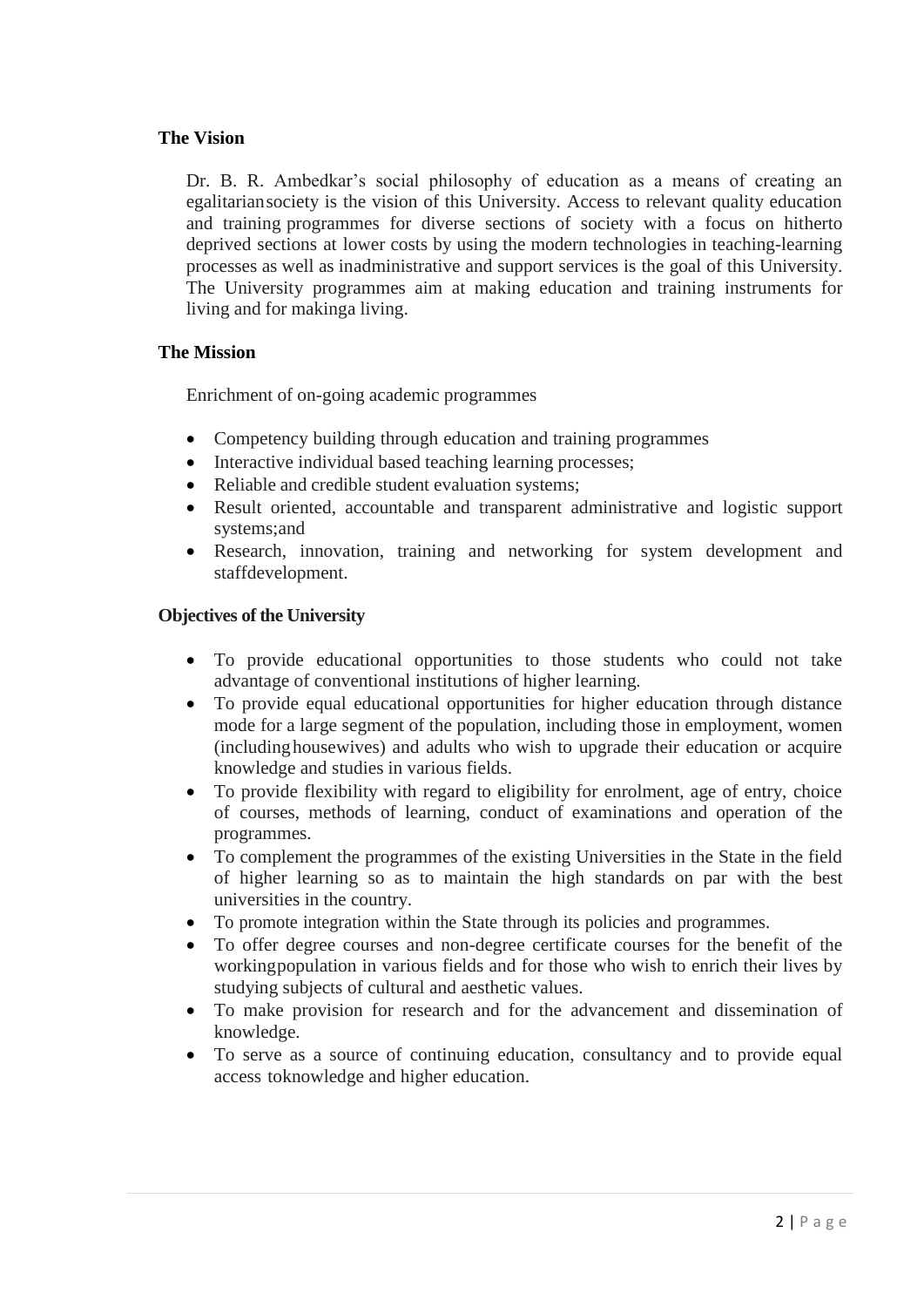#### **Students Enrolment**

| Year (for<br>reference) | Numberenrolled<br>since<br>inception | Graduated<br>in that particular<br>year | Number on roll In<br>that particularyear |
|-------------------------|--------------------------------------|-----------------------------------------|------------------------------------------|
| 2017                    | 1841693                              | 37397                                   | 145643                                   |
| 2018                    | 1896942                              | 35150                                   | 128621                                   |
| 2019                    | 1958771                              | 35336                                   | 116354                                   |
| 2020                    | 2013933                              | 19223                                   | 113555                                   |
| 2021                    | 2075276                              | 14079                                   | 124253                                   |

It was observed that there is a decline in the enrolment since the government of Telangana and Andhra Pradesh have extended complete fee reimbursement and scholarships to all the students enrolled in the conventional colleges/ Universities. In Dr. B.R. Ambedkar Open University no such facility is available. Students have to pay the fees from their own resources. The average age of the students in Dr.B.R.Ambedkar Open University is around 20 years only. At this age the students are preferring conventional institutions rather than distance educational institutions because of benefits provided there. Apart from this, the university introduced ChoiceBased Credit System (CBCS) in 2017. With this, the number of courses to be learnedby the students has increased and it might be one of the reasons for the decline of enrolment from 2017. Further in 2020-21 the pandemic situation also contributed for the decline of enrolment. The significant rise in enrolment during 2021-22 confirms that the student community have accepted the CBCS system along with the reduced impact of pandemic.

The university offers the academic programmes through 181 learner support centres located in both the States of Telangana and Andhra Pradesh. Among these centres, some are exclusively allocated to offer special programmes such as Education, Special Education, Health Care Management etc. A total of 429 staff members are working in different capacities as Teaching and Non-Teaching staff in the university headquarters located in Hyderabad. Around 6000 Part Time Councillors teach in the 181 learner support centres.

## **2. Strategic directions/plans envisaged and implemented during pandemic for distance teaching and learning**

**Key modalities of distance learning adopted in the institution before pandemic**

- 1) **Printed course material**: Without collecting any additional fee, printed course materials are supplied to every student who gets admission in the university. These materials are developed by eminent subject experts from different universities and printed by the university. These course materials are being supplied to the students either through learner support centres (Study Centres) for urban students or through the postal department for rural students.
- 2) **Face- to- face counselling**: The University arranges face- to- face counselling in the learner support centres on Sundays and public holidays in the form of contact classes.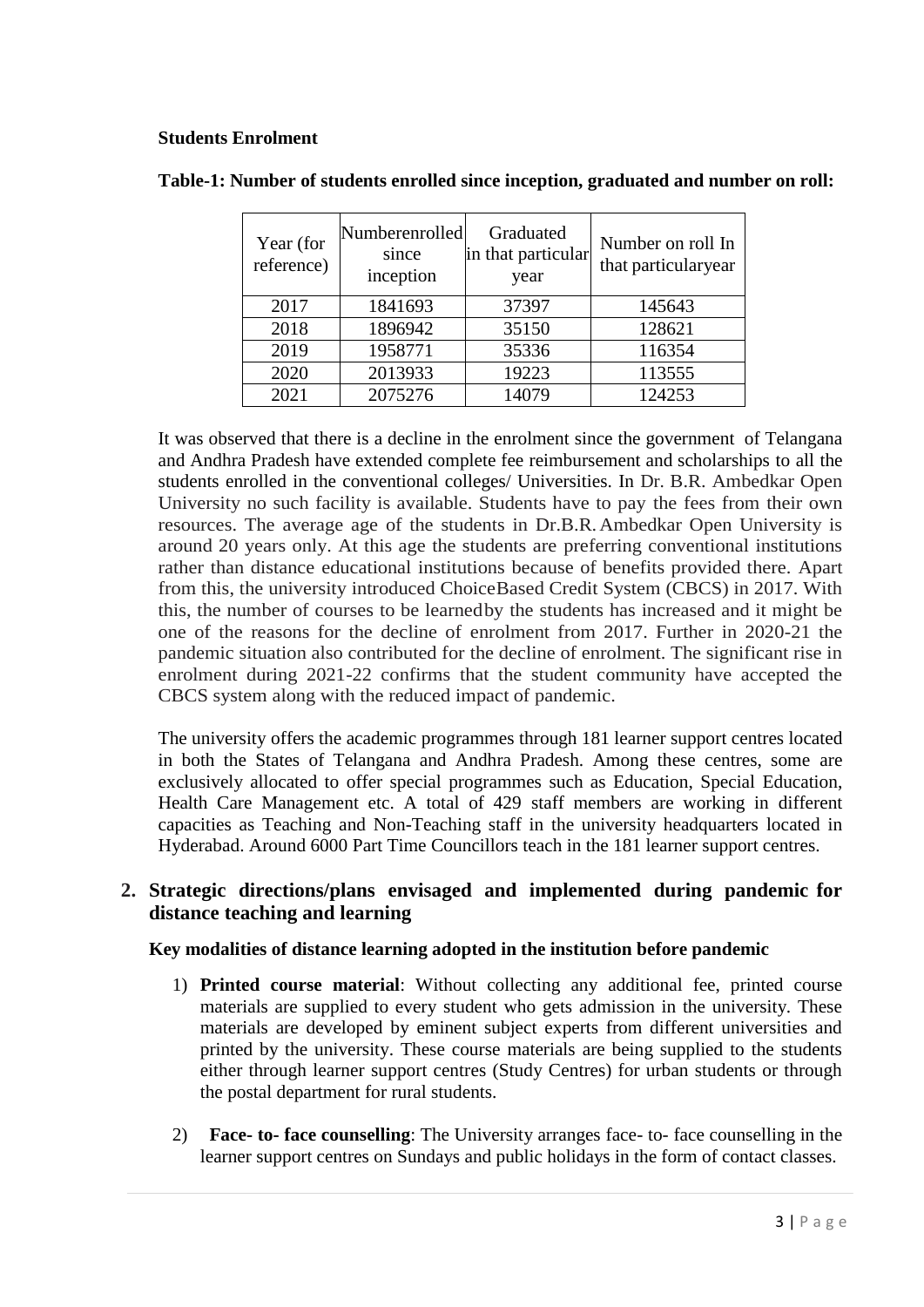- 3) **Laboratory practicals /training:** The practical training classes are organised in the Regional Coordination Centres (RCCs) as per the UGC regulations.
- 4) **Audio cassettes**: The Audio lessons prepared in different subjects by subject experts and academics of the University are recorded in the University studios and are supplied to the students as per their request.
- 5) **Video cassettes:** The video lessons prepared in different subjects by subject experts and academics of the University are recorded in the University studios and are supplied to the students as per their request.
- 6) **Radio broadcast of lessons:** The audio lessons are broadcast through All India Radio at fixed times, according to a schedule. The time table of the broadcast schedule is circulated to the learners from time to time.
- 7) **Telecast of lessons:** The Video lessons prepared with the support of eminent teachers are telecast through Dooradarshan at fixed times, according to a schedule. The time table of the telecast schedule is circulated to the learners from time to time.
- 8) **Supply of Compact discs with audio and video lessons:** The audio and video lessons are supplied in the form of compact discs (on request) according to the options selected by the learners.
- 9) **Teleconferencing through Doordarshan:** Every Sunday the university organizes live teleconference programmes from 2pm to 3pm through Doordarshan with expert resource persons. It is a two-way audio and one-way video communication between students and subject experts.
- 10) **Summer/Winter Schools:** Some extensive teaching classes are arranged in the learner support centres to orient the students before the commencement of examinations.

### **3. Changes made to Course materials design and delivery during pandemic**

### **During 2019-20 and 2020-21 the following changes were introduced**

- 1) **Web hosting of course material:** The e-content prepared in the form of text, audio, video modes are placed in the university website and each student was provided a password to access the content as per his/her optional subjects. The university collected the mobile numbers of the learners at the time of admission. The passwords were communicated to those mobile number.
- 2) **Supply of e-content of course material to students through e-mail:** About 50% of the students submitted their mail IDs at the time of admission. The university supplied the econtent to the students through e-mail. With this experience, now the university has madeit mandatory for the students to submit mail IDs at the time of admission.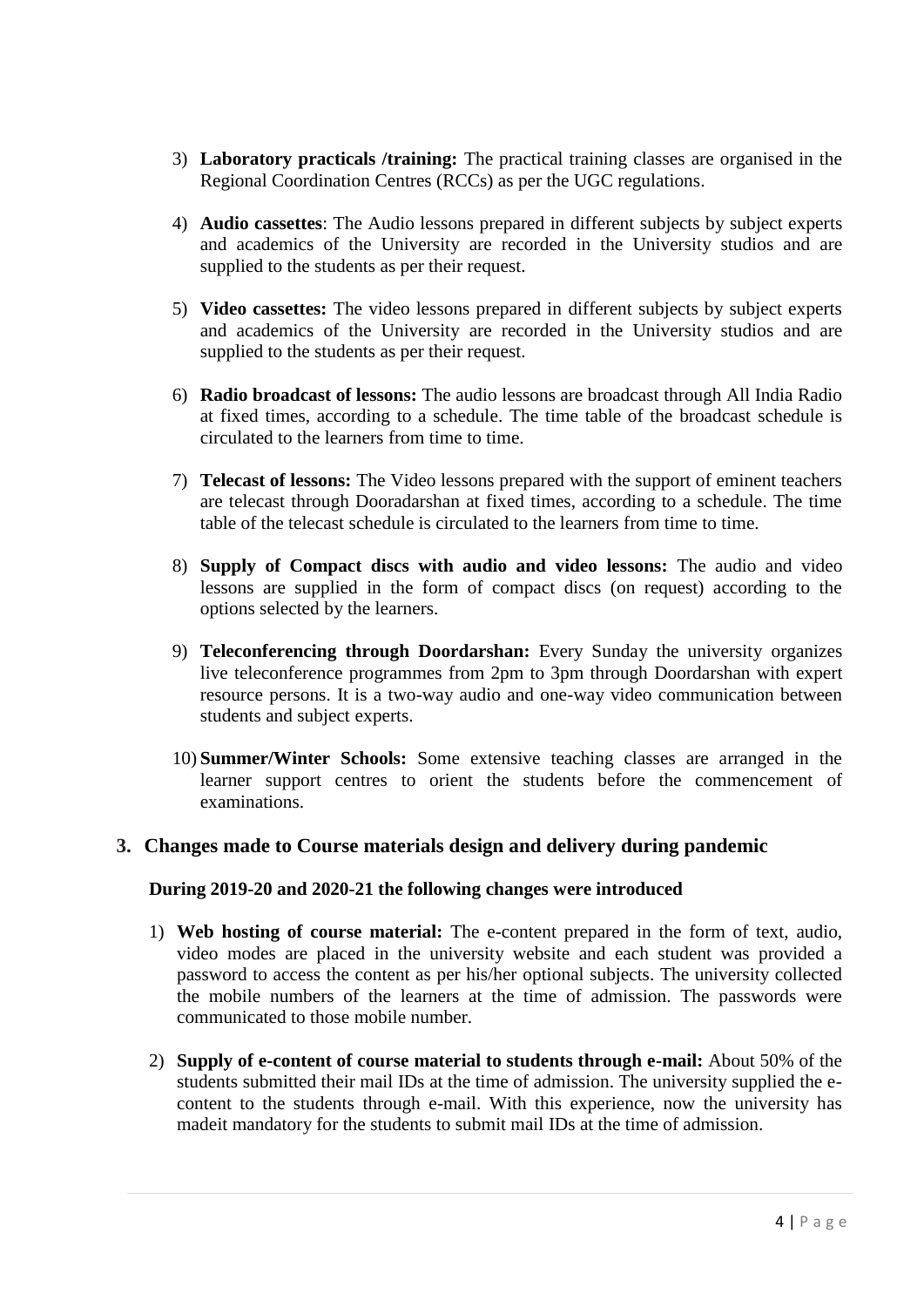- 3) **Online teaching through zoom platform :** Immediately after the announcement of restrictions for face- to- face counselling classes in the learner support centres, the university procured about 40 licences of zoom and organised online teaching for the students. For this approach, the university availed the services of eminent teachers to undertake the online teaching. To organise these online classes a centralised computer centre was established at the headquarters and all the internal teachers participated and monitored the online classes. The schedules were circulated to the students through personal communication in the form of SMS and the information was also given wide publicity through print and electronic media. The students were supplied with necessary links and Passwords to join the zoom sessions.
- 4) **Placing video lessons in the BRAOU YouTube channel:** The pre-recorded video lessons were placed in the YouTube channel and also linked to the university website. This permitted the students to learn as per their convenience.
- 5) **Placing Audio lessons on the university website:** About 1500 pre-recorded audio lessons were uploaded on the university website.
- 6) **Telecasting of lessons through T-Sat (KU Band) Government of Telangana:** The video lessons recorded were telecast through the T-Sat Channel and the schedules were intimated to the students. The students can view these programmes staying in their residence.
- 7) **The practical training programmes (Experiments):** The practical training programmes were offered through blended mode. 60% of experiments were recorded and webhosted. The remaining 40% were conducted once the lockdown conditions were relaxed by following standard operating procedures (SOP).
- 8) **Contactless admissions:** During the pandemic times the university arranged contactless admission procedures through online methods. The students submitted their certificate copies online and the admission/examination fee was paid through digital payments. After the restrictions were lifted the students approached the nearby study centres and gotnecessary verification of certificates completed following SOP.

## 4. **Efforts made to ensure delivery of quality distance education programmes during pandemic.**

1. **Information and communication technology (ICT):** These were extensively utilized to reach the students. ICT has not only changed the way students get information, but also alter the whole corpus of what a person knows and the information available to an individual at any given time and place. As a substitute for [face-to-face communication,](https://www.sciencedirect.com/topics/psychology/face-to-face-communication) for example, ICT can provide benefits such as reducing travel, saving time, and extending the geography of the human community. They may replace valuable human contact with a much less rewarding form of communication, fostering [social isolation,](https://www.sciencedirect.com/topics/social-sciences/social-alienation) or communication among students who might never have an opportunity to meet face to face. However, they enhance the awareness and skills of the learners. Using social media they also enrich the experience of the learners. Supply of e-content of learning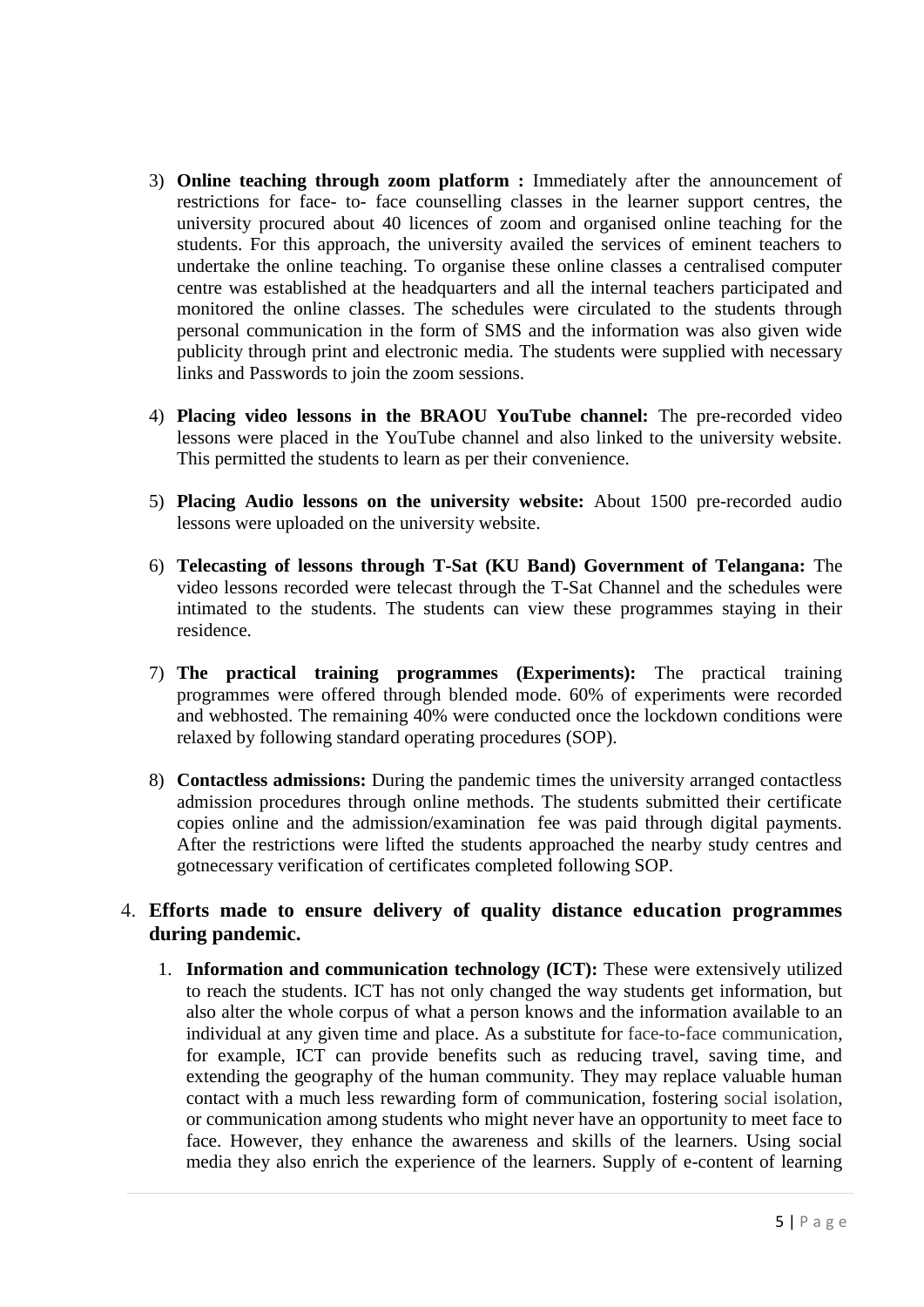materials, online classes and webhosting of study material greatly benefited the students.

2. **Mobile technology:** Mobile technologies are the pillars to deliver knowledge during the times of pandemic. Mobile technologies have a huge potential to be one of the most effective andefficient tools to offer the services to the student clientele. The university adapted the usage of mobile technologies for providing necessary information to the students for understanding the instructions provided time to time. This helped the students to get properinformation regarding e-content and online teaching schedules. Further, students could access the information at their convenience and use the replay facility for greater assimilation. Several instructions were available in the regional languages as well.

## **5. Strategies designed to ensure communication and interactivity with students during pandemic.**

The University utilized the social media platforms in two ways

- 1. **Starting YouTube channel:** The University arranged to upload around 1200 video lessonsand about 300 recorded teleconference programmes into the YouTube channel for the convenience of the students. Students can watch or download them at their convenience and even replay them for clarity about concepts and theories.
- 2. **Using Whatsapp:** The University used Whatsapp to provide information to learners of programmes which have a lower enrolment and it is practically possible to do so, suchas M.Sc. programmes, M.L.I.Sc. and B.L.I.Sc. As the numbers of students enrolled are less Whatsapp groups have been formed and relevant information was posted for the benefit of the students. The counselling schedules, assignments, examination schedules, practical training programme schedules etc. are posted in such groups. The students aregetting information fast and also able to interact speedily.

### **6. Changes made to students' assessment**

- 1. **Assignments and examinations:** The term- end/ end of semester examinations are conducted physically following SOP– at the nearby study centres where the candidates are registered. This is as per the directions of UGC and the Government of Telangana.
- 2. **Online evaluation:** The evaluation of the answer scripts term- end/ end of semester examinations was done through digital methodology. The examinations were held following SOP and immediately the answer scripts are scanned and communicated to the examiners. Thereafter the examiners (subject experts) evaluate the answer scripts and communicate the marks award list digitally to the university.

### **7. Students' perceptions and feedback on the effect of Pandemic on their learning**

Dr. B. R. Ambedkar Open University in association with Commonwealth Educational Media Centre for Asia (CEMCA) proposed this study to know the impact of Covid 19 pandemic on the learning of students in the university. The university has been offering various academic programmes through distance mode since 1982 in the States of Telangana and Andhra Pradesh. Due to Covid19 pandemic the university adopted some more services such as web hosting of course materials, online teaching, uploading of audio and video lessons etc to reach the students. Now university would like to know impact of these efforts on students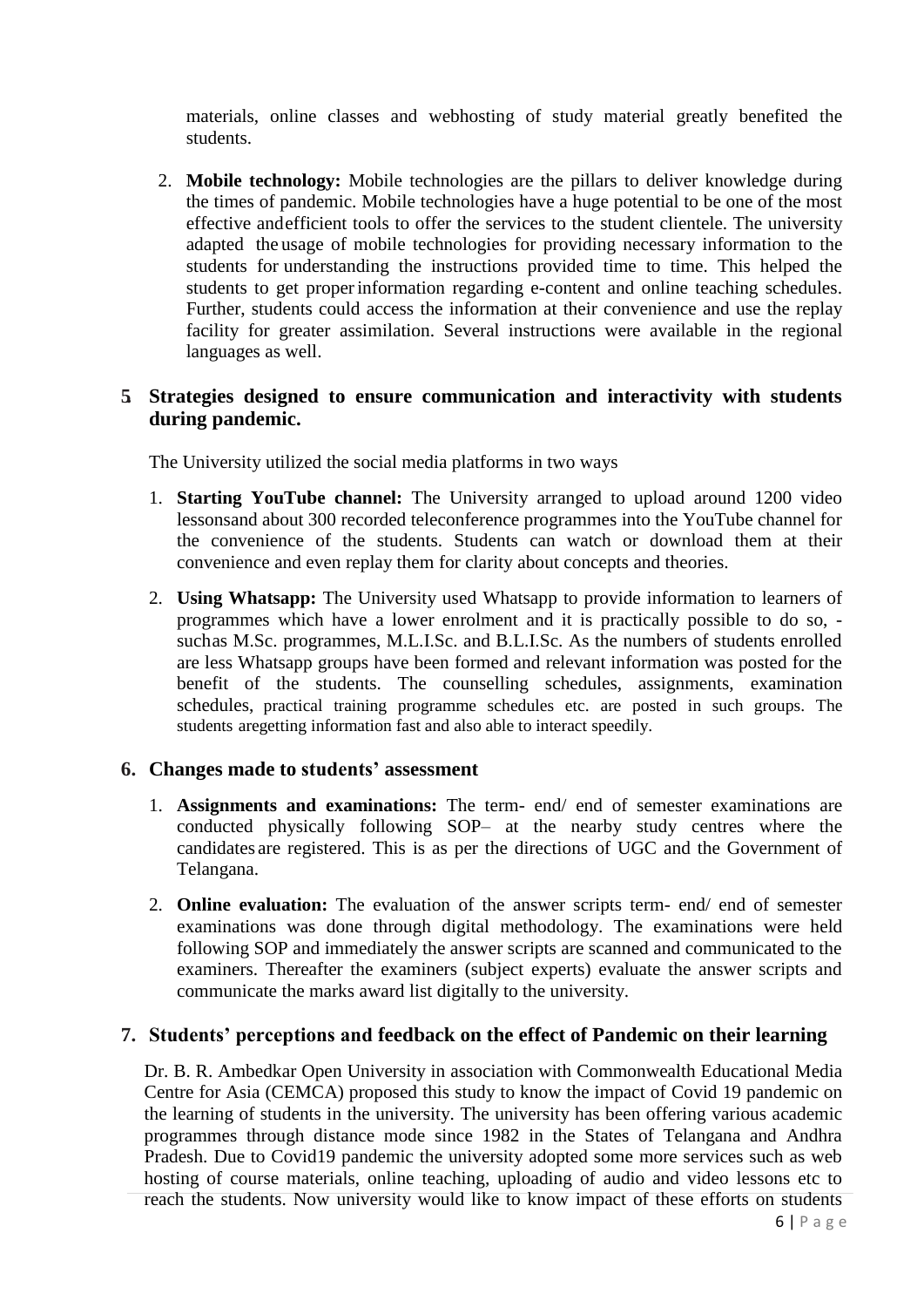and their feedback. This will help the university to enhance services further by using the Information and CommunicationTechnology (ICT).

### 7.1 **Methodology**

Dr. B. R. Ambedkar Open University in association with Commonwealth Educational Media Centre for Asia (CEMCA) prepared a questionnaire consisting of various issues pertaining to online teaching and learning. The questionnaire is posted on to the university website and keptfor one month to get the feedback from the students. The site was open from  $1<sup>st</sup>$  November 2021 to 30th November 2021 for sharing the experiences of students. The information about the questionnaire was sent to students through SMS to the available contact numbers. Further intimations were sent to the students through a letter posted on the university website.

## **7.2 Survey findings and discussion**

Due to Covid-19 pandemic the society has faced many challenges. In the case of educational institutions there are many issues due to the absence of face to face interactions. Dr. B. R. Ambedkar Open University is no exception. However, to reach the students and impart education, the university adopted several modes of teaching. Now the university in collaboration with Commonwealth Educational Media Centre for Asia (CEMCA) has conducted an online survey to know the effectiveness of the newly introduced teaching methodologies for better implementation. The students have expressed their concerns regarding the hardships with phones, laptops and bandwidth problems.

### **7.3 Participants Profile**

The students profile was generated by collecting the data pertaining to the students' age group, gender, place of residence, programme of study and area of the study. Their number in percentage is depicted in figures 1 to 5



 **Fig 1 : Gender**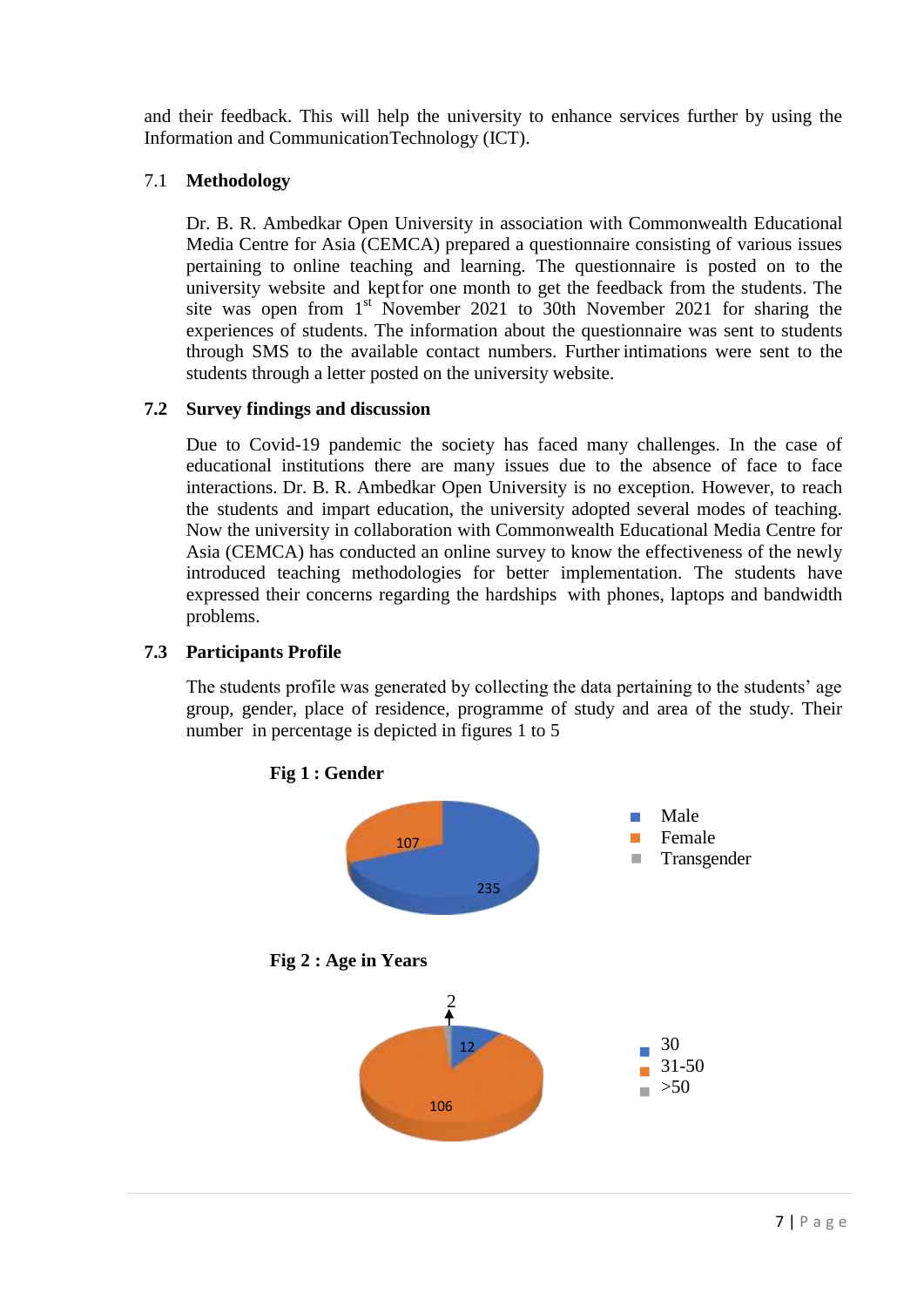# **Fig 3 : Place of Residence**

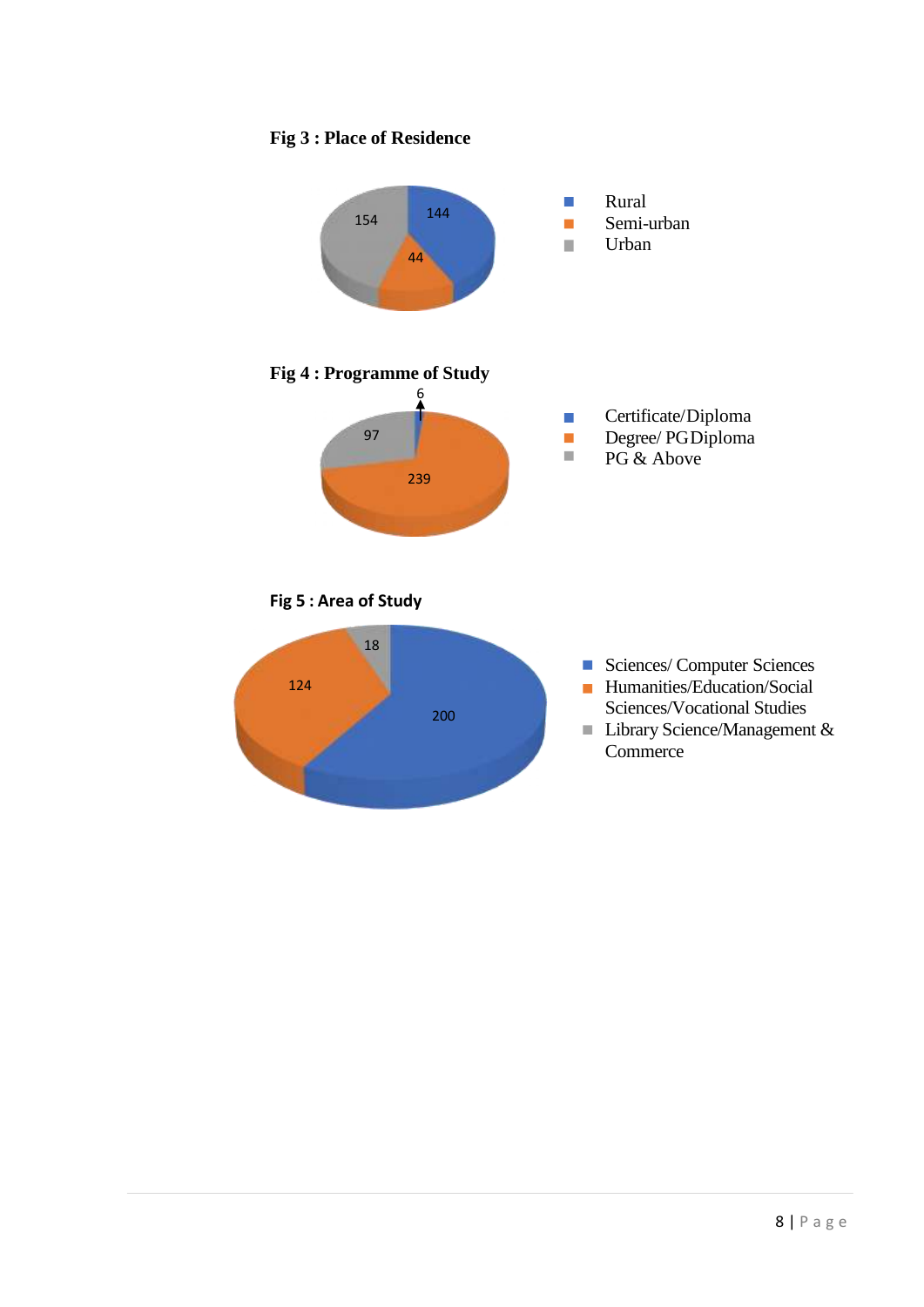- Approximately two third of respondents are male, and one third of them are females.(Fig1)
- About 88% of respondents' age is between 31 and 50 years, followed by those under 30years of age.(Fig 2)
- Approximately 45% of respondents stay in the urban area, 42% of respondents stay in therural area and 13% in semi-urban areas.(Fig 3)
- More than two third of students who were part of the survey, had enrolled in undergraduate Degree/Post Graduate Diploma programme, followed by Post Graduate Degree programme and very few students have enrolled in Certificate programmes.(Fig 4)
- About 58% of students who responded to the survey are from Sciences/ Computer sciences, and about 36% of students are from Humanities/Social sciences streams.(Fig5)

### **7.4 Access to devices and internet connectivity**

The university had introduced the online admission process in 2013 along with digital payment of fee. Further during the year 2018, the university adopted a system of online examination registration and downloading of marks memos. During Covid 19 pandemic, some other technological procedures were implemented. In view of these circumstances, the present survey was carried out regarding the accessibility of computers/smart phones, net connectivity, bandwidth issues for better implementation of ICT in the process of imparting education. .

| Location   | <b>Smart Phone</b> |       | Laptop/Tablet   Other including<br>desktop |
|------------|--------------------|-------|--------------------------------------------|
| Rural      | 81.25              | 13.19 | 5.56                                       |
| Semi Urban | 76.74              | 20.93 | 2.33                                       |
| Urban      | 65.81              | 28.39 | 5.81                                       |

The most preferred device for learning during pandemic was smart phones followed by laptops/tablet irrespective of location of the students. Less than 5% of them are using desktop and other gadgets.

Urban students are not as dependent on smart phones as the rural and semi urban students, and about 28 % urban students use laptop/tablet for their learning. This shows that, though a significant proportion of urban students use laptop/tablet for online learning, a significant proportion (81 %) of students use smart phones.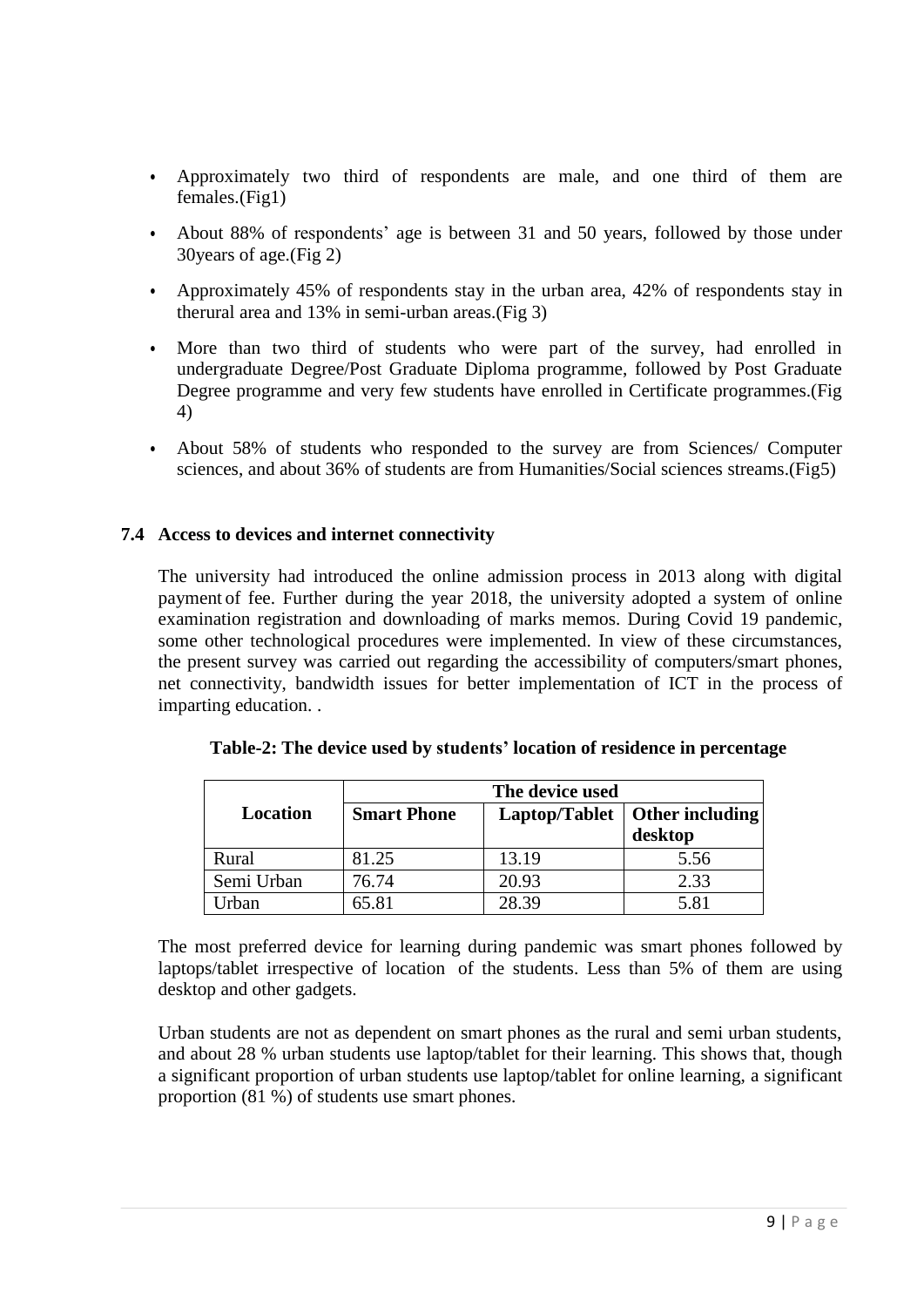|            | The device used |       |                |
|------------|-----------------|-------|----------------|
| Location   | Very poor/poor  | Fair  | Good/very good |
| Rural      | 11.81           | 20.83 | 67.36          |
| Semi Urban | 13.95           | 32.56 | 53.49          |
| Irban      | 5.81            | 23.23 | 70 Q7          |

**Table: 3 Status of internet connectivity by student's location of residence in percentage**

Approximately 67% of students from rural areas stated that the internet connectivity is good/verygood, two-thirds of the students from urban locations expressed that the internet connectivity is good/very good, while only 6% of students from urban locations felt internet connectivity is poor/very poor.

|  | Table: 4 The data used by students by location of their residence in percentage |  |  |  |  |  |
|--|---------------------------------------------------------------------------------|--|--|--|--|--|
|--|---------------------------------------------------------------------------------|--|--|--|--|--|

|                                              | The type of data package used |                                          |               |  |  |
|----------------------------------------------|-------------------------------|------------------------------------------|---------------|--|--|
| Location<br>data<br><b>Mobile</b><br>package |                               | <b>Secured</b><br>wireless<br>connection | <b>Others</b> |  |  |
| Rural                                        | 90.97                         | 4.17                                     | 4.86          |  |  |
| Semi Urban                                   | 84.40                         | 6.98                                     | 11.63         |  |  |
| Urban                                        | 65.16                         | 26.45                                    | 8.39          |  |  |

A significant proportion of students from rural and semi urban use mobile data package for their learning. Among urban students, approximately 26% use secured wireless connections for onlinelearning, but a significant proportion of students still use mobile data for learning.

| Table: 5 |  |  |  | The data used by students by speed of access in percentage |
|----------|--|--|--|------------------------------------------------------------|
|----------|--|--|--|------------------------------------------------------------|

|                | The type of data package used    |                                          |               |  |  |
|----------------|----------------------------------|------------------------------------------|---------------|--|--|
| <b>Speed</b>   | data<br><b>Mobile</b><br>package | <b>Secured</b><br>wireless<br>connection | <b>Others</b> |  |  |
| Very poor/poor | 11.24                            |                                          |               |  |  |
| Fair           | 24.34                            | '4                                       | 32            |  |  |
| Good/Very      | 64.42                            |                                          |               |  |  |
| good           |                                  | 82                                       | 68            |  |  |

From the above table, it can be observed that 89 % of students who use mobile data for online learning revealed that the speed of network is Fair/Good/Very good/very good, 96 % of students who use secured wireless connection for online learning revealed that the speed of networks is Fair/Good/Very good.

The study revealed that the majority of the students are depending on smart phones for accessing the course material and for attending online classes. Since a majority of the students are using smart phones.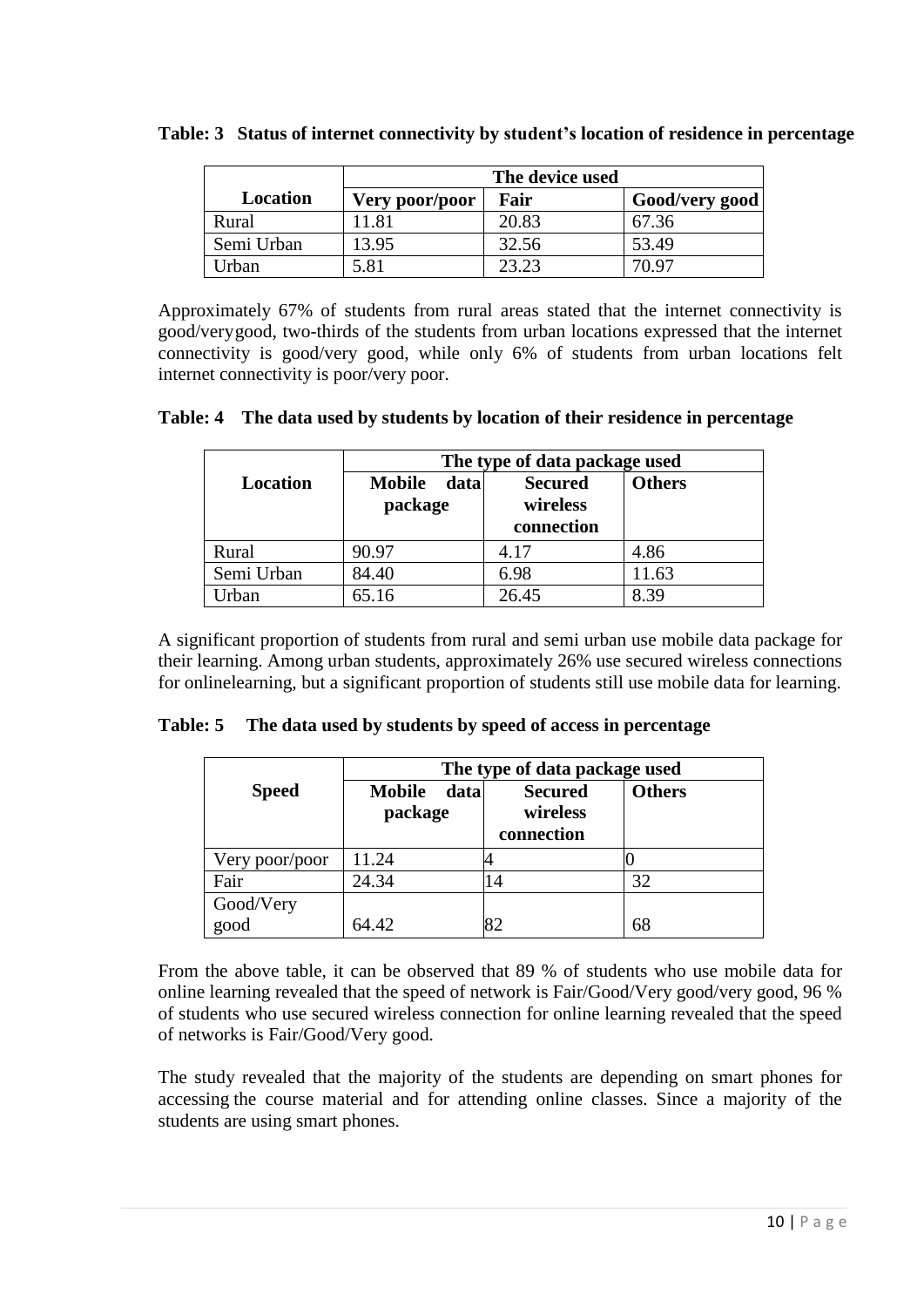## **7.5 Perceived proficiency levels in using ICT for learning.**

To access and understand the subject content through ICT, it is important to have proficiency in using ICT. In order to know the students' perception about the usage of ICT, the opinions of the students were collected and presented based on gender, age group, location of residence, programme and schools of study.

|               | <b>Proficiency of using ICT for Learning</b> |                     |                                |                              |  |
|---------------|----------------------------------------------|---------------------|--------------------------------|------------------------------|--|
| <b>Gender</b> | No<br>experience                             | <b>Require help</b> | Can perform<br>basic functions | Competent/Very<br>proficient |  |
| Male          | 10.21                                        | 16.17               | 20.00                          | 53.62                        |  |
| Female        | 14.95                                        | 25.23               | 23.36                          | 36.45                        |  |

#### **Table: 6 Students perceived proficiency in using ICT for learning by their Gender in percentage**

Approximately 10% of male students and 15 % did not have experience of using ICT for online learning, while 16 % of male 25 % of female needed help to use ICT. More than 50% male and 36% of female students expressed that they are competent/very proficient to use ICT for online learning.

### **Table: 7 Students perceived proficiency in using ICT for learning by their Age in percentage**

|                  | <b>Proficiency of using ICT for Learning</b> |                                                             |                 |            |  |  |  |
|------------------|----------------------------------------------|-------------------------------------------------------------|-----------------|------------|--|--|--|
| <b>Age Group</b> |                                              | No experience Require help<br>Can perform<br>Competent/Very |                 |            |  |  |  |
| <b>in Years</b>  |                                              |                                                             | basic functions | proficient |  |  |  |
| $<$ 30           | 14.08                                        | 19.42                                                       | 20.39           | 46.12      |  |  |  |
| $31 - 50$        | 8.21                                         | 17.91                                                       | 22.39           | 51.49      |  |  |  |
| $>51$            | 0.00                                         | 0.00                                                        | 0.00            | 100.00     |  |  |  |

Approximately 14% of students whose age is under 30 years did not have experience in using ICT for online learning, and 46 % are competent enough to use ICT for online learning where as 51% students of age group 31-50 are competent and another 22 % could perform basic functions.

### **Table: 8 Students perceived proficiency of using ICT for learning by their location of residencein percentage**

| <b>Proficiency of using ICT for Learning</b> |                |                     |                        |                |
|----------------------------------------------|----------------|---------------------|------------------------|----------------|
| <b>Location</b>                              | N <sub>0</sub> | <b>Require help</b> | Can perform            | Competent/very |
|                                              | experience     |                     | <b>basic functions</b> | proficient     |
| Rural                                        | 13.19          | 20.14               | 22.92                  | 43.75          |
| Semi Urban                                   | 11.63          | 18.60               | 18.60                  | 51.16          |
| Urban                                        | 10.32          | 18.60               | 20.00                  | 51.61          |

The competency in using ICT for online learning is almost the same between semi urban and urban students.. Irrespective of place where they reside, about 19-20% need help in handling ICT for online learning. Approximately 20% of students whether rural, semiurban or urban are able to manage basic functions in using ICT for online learning.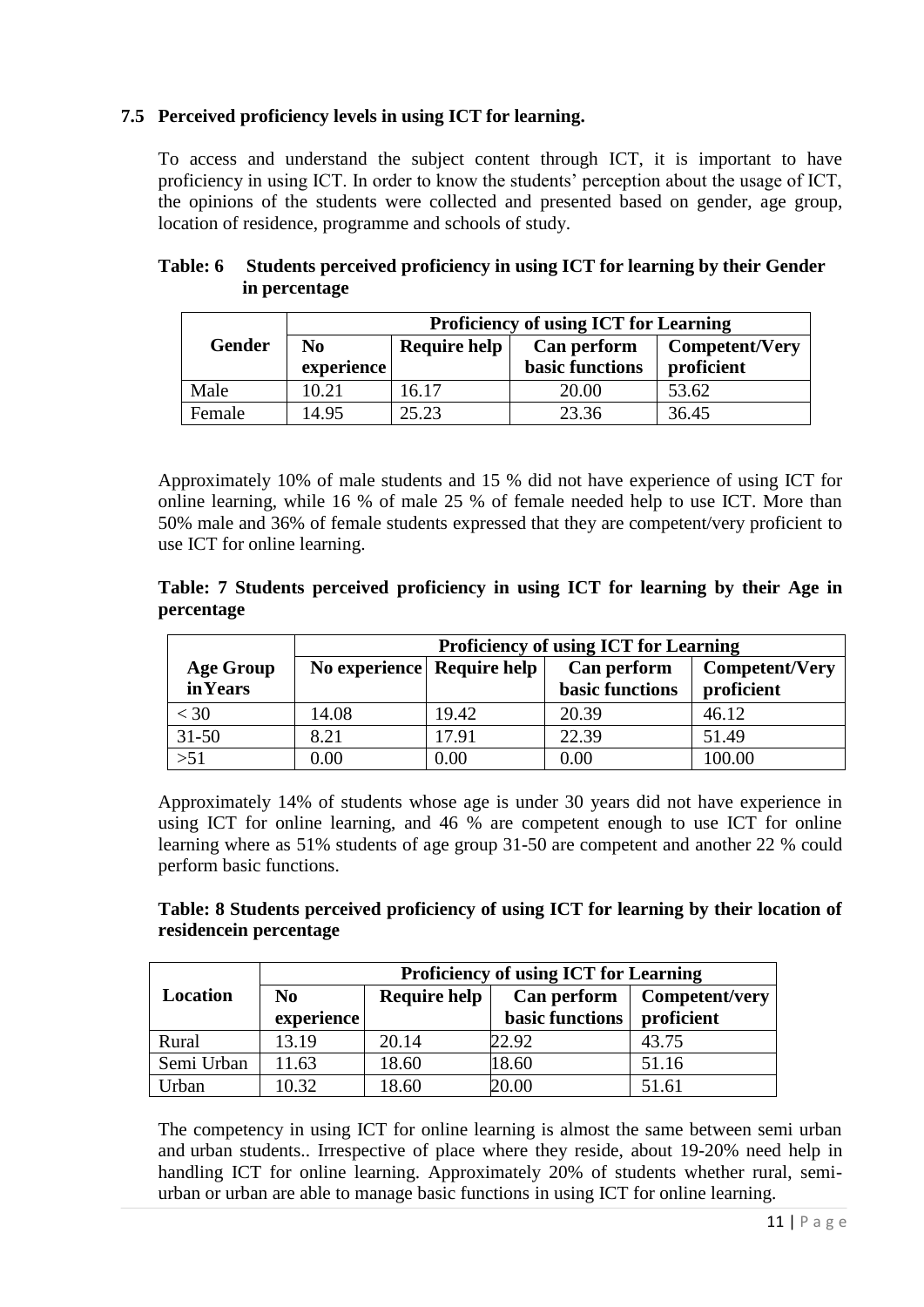|                                     | <b>Proficiency of using ICT for Learning</b> |                        |                                       |                              |
|-------------------------------------|----------------------------------------------|------------------------|---------------------------------------|------------------------------|
| <b>Programme</b><br><b>Enrolled</b> | N <sub>0</sub><br>experience                 | <b>Require</b><br>help | Can perform<br><b>basic functions</b> | Competent/Very<br>proficient |
| Certificate/<br>Diploma             | 11.11                                        | 33.33                  | 16.67                                 | 38.89                        |
| Degree/PG<br>Diploma                | 16.54                                        | 21.05                  | 20.30                                 | 42.11                        |
| PG Degree and<br>above              | 0.00                                         | 0.00                   | 0.00                                  | 100.00                       |

**Table: 9 Students perceived proficiency in using ICT for learning by the Programmes Enrolled inpercentage**

From the above table, it can be concluded that the students who have enrolled for Certificate/ Diploma programmes require help or assistance to use ICT for online learning as against the students enrolled for Degree/ PG diploma programmes. In contrast, the proportion of students enrolled for degree/ PG diploma programmes with no experience in handling ICT is more than the proportion of students enrolled for Certificate/ Diploma programmes.

|                                   |                        |                        | <b>Proficiency of using ICT for Learning</b> |                                     |
|-----------------------------------|------------------------|------------------------|----------------------------------------------|-------------------------------------|
| <b>Schools Enrolled</b>           | $\bf No$<br>experience | <b>Require</b><br>help | Can perform<br>basic functions               | <b>Competent/Very</b><br>proficient |
| Sciences/Computer/IT/LIS          | 0.00                   | 0.00                   | 0.00                                         | 100.00                              |
| <b>Social Sciences/Humanities</b> | 11.48                  | 13.11                  | 24.59                                        | 50.82                               |
| Management and<br>commerce        | 23.08                  | 23.08                  | 15.38                                        | 38.46                               |
| Education/Vocational/<br>Other    | 22.22                  | 26.98                  | 20.63                                        | 30.16                               |

**Table: 10 Students perceived proficiency in using ICT for learning by the Schools Enrolled in percentage**

From the above table, it can be concluded that the students who enrolled for Sciences/Computer/ IT courses are highly comfortable in using ICT for online learning followed by students of Social Sciences/Humanities courses. Interestingly this proportion is much for the students of Management and commerce courses. About 27 % students of Education/Vocational courses require assistance in handling ICT for online learning.

It was observed from the study on the proficiency of students in using ICT, that the male students have higher proficiency than their female counter parts probably because most of the male students are from working group and most of the female students are home makers. Thereis not much difference between the age groups. Post graduate degree students are seems to be more capable of handling online learning. Only 40% of the students enrolled for other programmes are having proficiency to deal with online learning. The students who have taken science and computer sciences are more adept followed by social sciences/ humanities.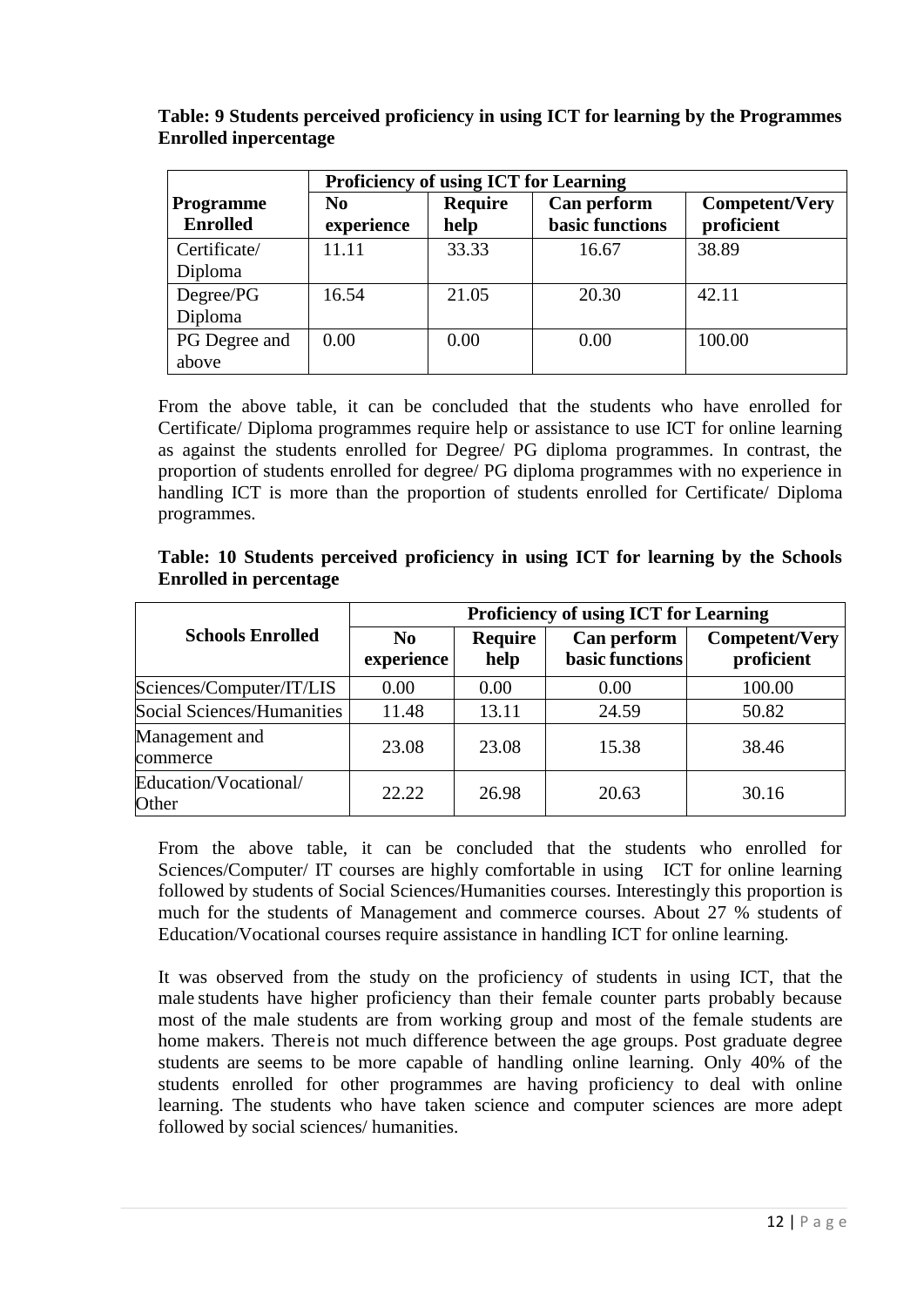## **7.6 Overall Concerns of students during Pandemic Period**

The university has been arranging audio and video lectures through the learner support centres since 1998. These lectures are also delivered through television and radio during fixed time slots. Due to pandemic conditions the university implemented some more multimedia approaches such as web hosting of course (Study) materials, online teaching, sharing of course material through E-mails etc. Now it is also necessary to know the students' concerns regarding physical health, mental and emotional well-being, education disruption and financial aspects during the pandemictime.

| Gender                  |                            | <b>Female</b> |                    | <b>Male</b>                |           |                              |
|-------------------------|----------------------------|---------------|--------------------|----------------------------|-----------|------------------------------|
| Concern                 | Most<br>Important/<br>Very | Important     | Somewhat/<br>least | Most<br>Important/<br>Very | Important | Somewhat/<br>least Important |
|                         | Important                  |               | Important          | Important                  |           |                              |
| Physical<br>Health      | 88.79                      | 9.35          | 1.87               | 89.79                      | 8.51      | 1.70                         |
| Mental<br>and           |                            |               |                    |                            |           |                              |
| emotional<br>well-being | 88.79                      | 7.48          | 3.74               | 86.81                      | 8.94      | 4.26                         |
| Education<br>disruption | 66.36                      | 20.56         | 13.08              | 70.21                      | 22.55     | 7.23                         |
| Financial<br>aspects    | 75.70                      | 18.69         | 5.61               | 69.36                      | 20.85     | 9.79                         |

**Table -11 Students concerns during pandemic by their Gender in percentage**

The above table shows that about 90% of both female and male students mentioned physical health and Mental and emotional well-being to be the most and very important concerns. About 70% of both female and male students felt that education disruption is the most and very important factor during pandemic time. About 75% of female and 70% of male expressed that financial aspects are the priority. More than 90% of students agreed that all the above factors are most important/ important are the concerns while learning during pandemic time.

**Table: 12 Students concerns during pandemic by their Age in percentage**

| Age        |            | $<$ 30    |       |                     | $31 - 50$ |           |            | > 51      |           |
|------------|------------|-----------|-------|---------------------|-----------|-----------|------------|-----------|-----------|
|            | Most       |           | Some  | Most                |           | Some      | Most       |           | Some      |
|            | Important/ |           | what/ | Important/          |           | what/     | Important/ |           | what/     |
| Concern    | Very       | Important | least | Very                | Important | least     | Very       | Important | least     |
|            | Important  |           |       | Important Important |           | Important | Important  |           | Important |
| Physical   |            |           |       |                     |           |           |            |           |           |
| Health     | 88.83      | 10.68     | 0.49  | 91.04               | 5.22      | 3.73      | 50.0       | 50.0      | 0.0       |
| Mental and |            |           |       |                     |           |           |            |           |           |
| emotional  |            |           |       |                     |           |           |            |           |           |
| well-being | 85.92      | 9.71      | 4.37  | 89.55               | 6.72      | 3.73      | 100.0      | 0.0       | 0.0       |
| Education  |            |           |       |                     |           |           |            |           |           |
| disrun     | 69.42      | 22.33     | 8.25  | 67.91               | 21.64     | 10.45     | 100        | 0.0       | 0.0       |
| Financial  |            |           |       |                     |           |           |            |           |           |
| aspects    | 73.30      | 19.42     | 7.28  | 67.91               | 21.64     | 10.45     | 100        | 0.0       | 0.0       |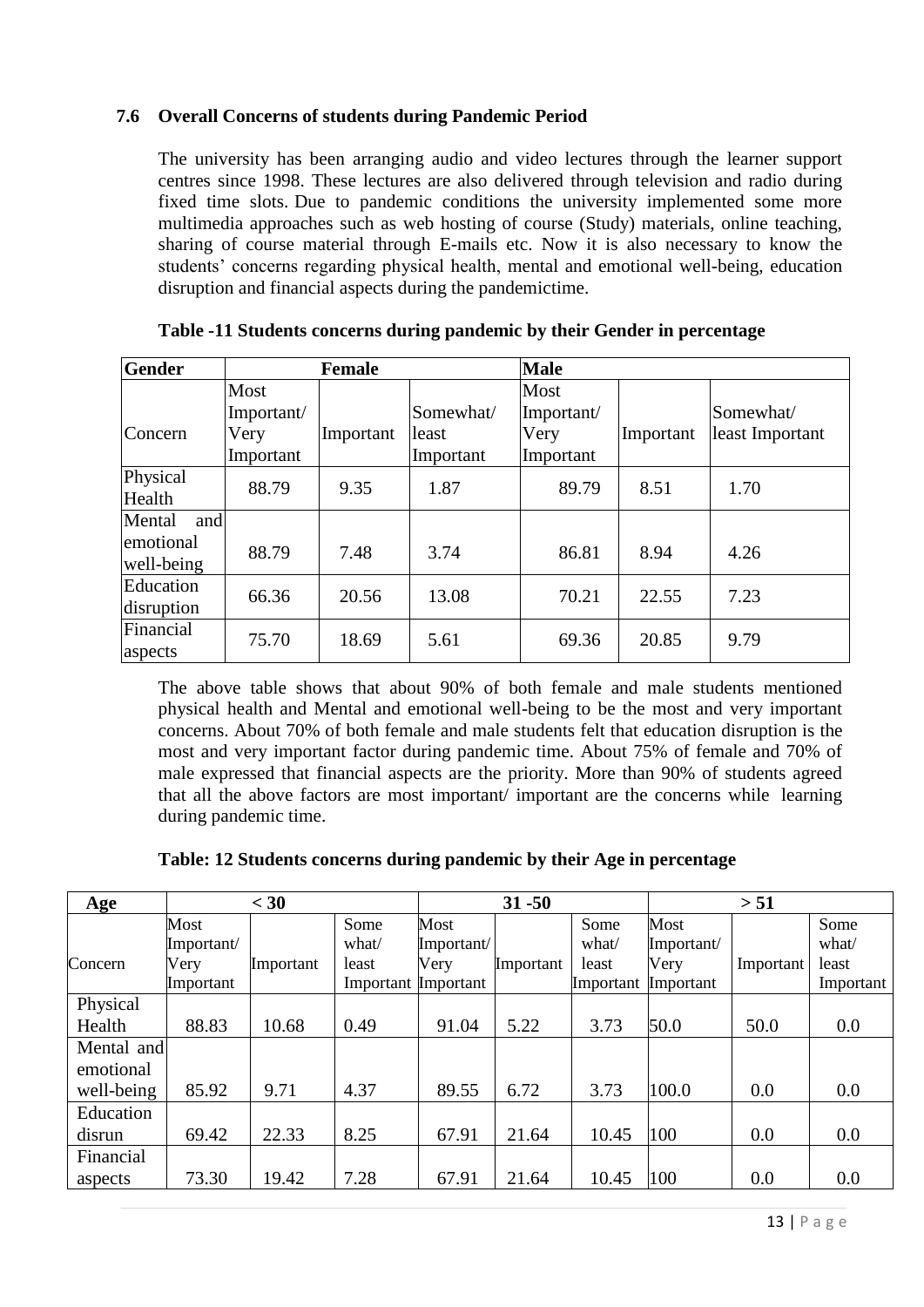From the above table, it is observed that the students irrespective of their age felt that both physical health and mental wellbeing are the most important concerns for learning during<br>pandemic. All the 4 aspects were considered as most important/very pandemic. All the 4 aspects were considered as most important/very important/important bymore than 90 5 students of the age group 30 years and below.

|            |  |  | Table -13 Students concerns during pandemic by their Location of residence in |  |  |  |
|------------|--|--|-------------------------------------------------------------------------------|--|--|--|
| percentage |  |  |                                                                               |  |  |  |

| <b>Location</b>                      |                    | <b>Rural</b> |                              |                    | Semi Urban |                    |                    | <b>Urban</b> |                    |
|--------------------------------------|--------------------|--------------|------------------------------|--------------------|------------|--------------------|--------------------|--------------|--------------------|
|                                      | Most<br>Important/ |              | Some<br>what/                | Most<br>Important/ |            | Some<br>what/      | Most<br>Important/ |              | Some<br>what/      |
| Concern                              | Very<br>Important  | Important    | least<br>Important Important | Very               | Important  | least<br>Important | Very<br>Important  | Important    | least<br>Important |
| Physical<br>Health                   | 86.11              | 12.50        | 1.39                         | 90.70              | 6.98       | 2.33               | 92.26              | 5.81         | 1.94               |
| Mentaland<br>emotional<br>well-being | 100                | 0.0          | 0.0                          | 100                | 0.0        | 0.0                | 89.03              | 7.10         | 3.87               |
| Education<br>disruption              | 70.83              | 22.92        | 6.25                         | 72.09              | 25.58      | 2.33               | 66.45              | 20.0         | 13.55              |
| Financial<br>aspects                 | 65.97              | 22.92        | 11.11                        | 72.90              | 18.60      | 9.30               | 76.13              | 18.06        | 5.81               |

From the above table, it is observed that irrespective of where the students reside, more than 90% of the students perceived that Physical Health is the most important concern. 100% of rural and semi-urban students mentioned that Mental and emotional wellbeing is of primary concern. About 66-76 % of the rural, semi-urban and urban students stated that education disruption and financial aspects are important issue for learning.

**Table-14 Students concerns during pandemic by the Programmes Enrolled in percentage**

| Programme                                       | <b>Certificate/Diploma</b>             |           |                                     | <b>Degree/PG Diploma</b>                   |           |                                     | <b>PG Degree and above</b>              |           |                                     |
|-------------------------------------------------|----------------------------------------|-----------|-------------------------------------|--------------------------------------------|-----------|-------------------------------------|-----------------------------------------|-----------|-------------------------------------|
| Concern                                         | Most<br>Important<br>Very<br>Important | Important | Some<br>what/<br>least<br>Important | Most<br>Important<br>$/$ Very<br>Important | Important | Some<br>what/<br>least<br>Important | Most<br>Important<br>/Very<br>Important | Important | Some<br>what/<br>least<br>Important |
| <b>Physical</b><br>health                       | 83.33                                  | 5.56      | 11.11                               | 88.06                                      | 11.94     | 0.0                                 | 91.05                                   | 6.84      | 2.11                                |
| <b>Mental</b><br>and<br>emotional<br>well-being | 66.66                                  | 16.67     | 16.67                               | 89.47                                      | 7.52      | 3.01                                | 87.96                                   | 8.38      | 3.66                                |
| <b>Education</b><br>disruption                  | 77.78                                  | 11.11     | 11.11                               | 70.90                                      | 23.88     | 5.22                                | 66.84                                   | 21.58     | 11.58                               |
| <b>Financial</b><br>aspects                     | 50.0                                   | 38.89     | 11.11                               | 76.87                                      | 15.67     | 7.46                                | 69.47                                   | 21.58     | 8.95                                |

From the above table, it is observed that about 90% of the students enrolled in the university believe that Physical Health is the very important/important concern, About 2/3 of students enrolled for certificate programmes expressed that Mental and emotional wellbeing is the very/ most important concern. While 90% of the students enrolled for Degree/PG/ PG Diplomaprogrammes indicated that Mental and emotional well-being is the very important factor during pandemic. About 70% of the students across the programmes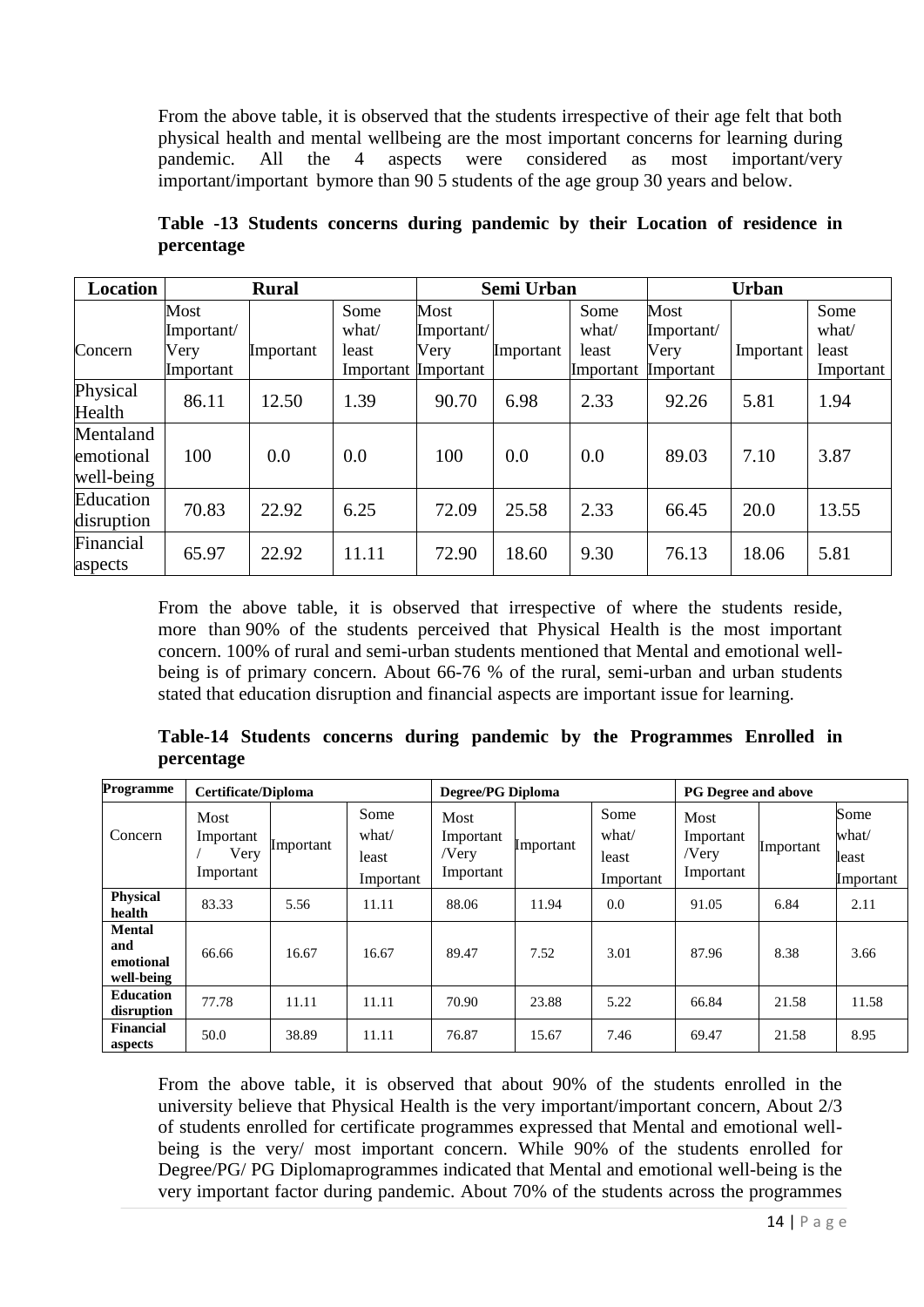of enrolment opined that education disruption is very important. 50% of the students enrolled for certificate programmes, 77% of students enrolled for degree/PG diploma programmes and 70% of PG students felt that financial aspects are most important factor for learning during pandemic time.

The data collected regarding physical health, mental well-being, education disruption and financial aspects across gender, age groups, location and programme of study reveals that about90% of students felt that all these parameters influenced their studies during the time of pandemic.

### **7.7 Students Learning Experiences during online classes**

The survey also focused on the students online learning experience during and after the pandemic. The student's response programme wise and location wise were looked in order to know about their learning experience.

| <b>OnlineClasses</b>                               |       |                | <b>Students Learning Experiences</b> | How often students engaged in online classes |                      |                           |           |
|----------------------------------------------------|-------|----------------|--------------------------------------|----------------------------------------------|----------------------|---------------------------|-----------|
|                                                    | Yes   | N <sub>0</sub> | Not at all                           | 1-4 times<br>a year                          | 1-4 times<br>a month | 1-4 times Almost<br>aweek | every day |
| Conductedonline<br>classes before<br>Pandemic      | 52.63 | 47.37          | 28.95                                | 24.85                                        | 16.96                | 16.67                     | 12.57     |
| Conductedonline<br>classes During<br>Post Pandemic | 80.12 | 19.88          | 16.08                                | 20.76                                        | 22.51                | 23.68                     | 16.96     |

#### **Table: 15 Students Learning Experience before and during/post pandemic period in percentage**

It is evident from the above table that the percentage of online classes has been increased significantly during or in the post pandemic time as compared to the pre-pandemic times by about 28 %.There is an indication that there is an increased engagement with technology-enabledand online learning activities during pandemic period.

| Table: 16 Students engagement in classes by the Programme Enrolled in percentage |  |  |
|----------------------------------------------------------------------------------|--|--|
|----------------------------------------------------------------------------------|--|--|

|                     |            |                   | <b>Students Learning Experiences</b>         |       |                           |
|---------------------|------------|-------------------|----------------------------------------------|-------|---------------------------|
| <b>Programme</b>    |            |                   | How often students engaged in online classes |       |                           |
| <b>Enrolled</b>     | <b>Not</b> | $at 1-4$<br>times | $a1-4$<br>times                              |       | al-4 times a Almost every |
|                     | all        | vear              | month                                        | week  | day                       |
| Certificate/Diploma | 22.22      | 16.67             | 22.22                                        | 22.22 | 16.67                     |
| Degree/PGDiploma    | 30.83      | 27.82             | 15.04                                        | 14.29 | 12.03                     |
| PG Degree andabove  | 27.89      | 23.16             | 17.89                                        | 18.4  | 12.63                     |

28% of students who enrolled for PG degree were not engaged with technology-enabled and online learning activities during the pandemic period. Among all programmes, who enrolled for Certificate/Diploma programmes approximately 39% have been engaged 1- 4 times in a week or every day with technology-enabled and online learning activities during the pandemic period, While approximately 60% of students enrolled for Degree/PG Diploma programmes are least engaged (Not at all/1-4 times a year) with technologyenabled online learning activities during pandemic period.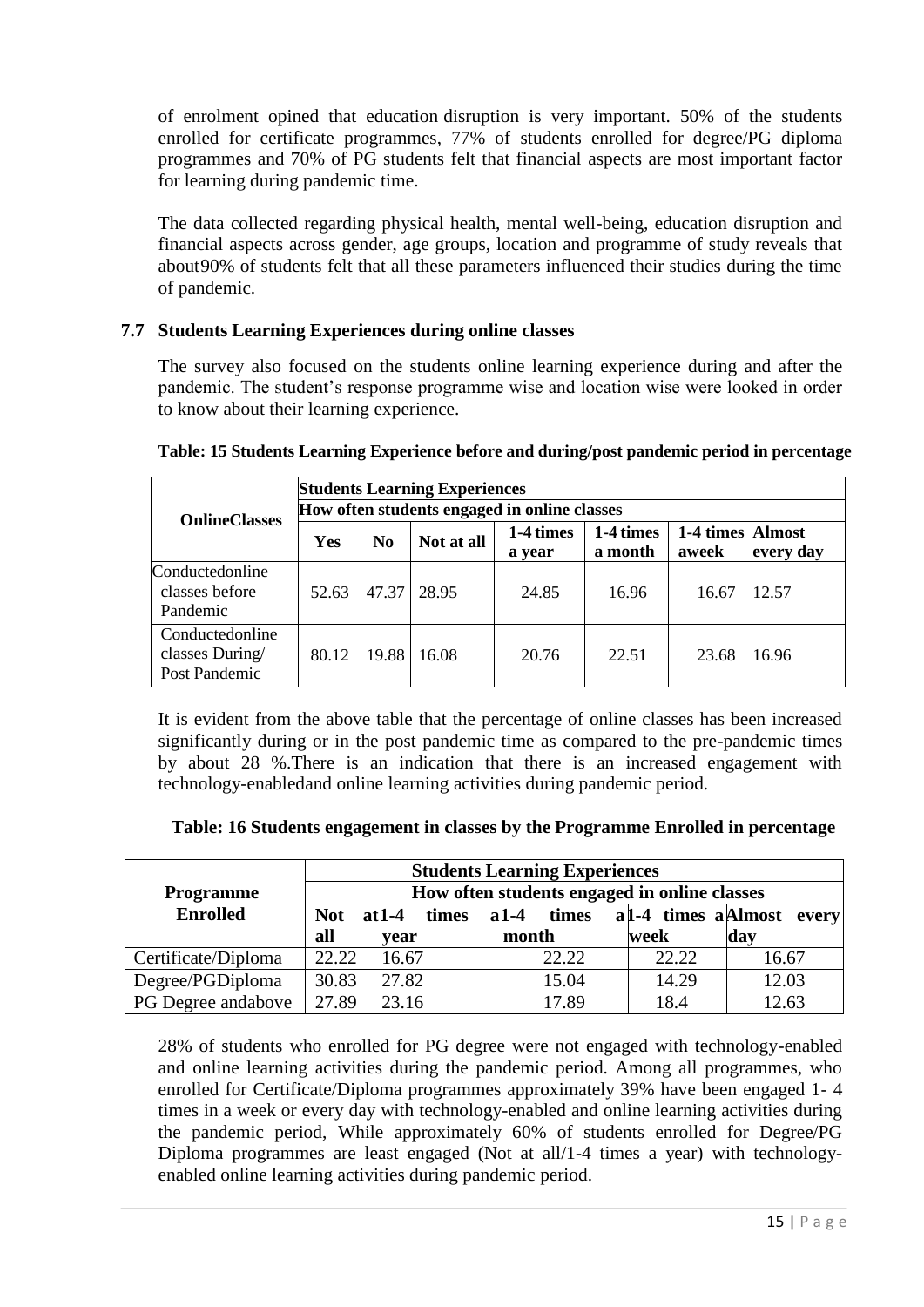| <b>Programme</b> |            |       | <b>Students Learning Experiences</b>              |       |               |
|------------------|------------|-------|---------------------------------------------------|-------|---------------|
| <b>Enrolled</b>  |            |       | How often students engaged in online classes      |       |               |
|                  | Not at all |       | 1-4 times a $\vert$ 1-4 times a $\vert$ 1-4 times |       | <b>Almost</b> |
|                  |            | vear  | month                                             | aweek | everyday      |
| Rural            | 18.75      | 24.31 | 18.06                                             | 22.22 | 16.67         |
| Semi-urban       | 11.63      | 18.60 | 27.91                                             | 25.58 | 16.28         |
| Urban            | 14.84      | 18.06 | 25.16                                             | 24.52 | 17.42         |

**Table: 17 Students engagement in classes by location during or post pandemic in percentage**

Approximately 41% of students from urban and semi urban locations are highly engaged(1- 4 times a week/Almost every day) with technology-enabled online learning activities during thepandemic period. On the other hand, 42% of students from rural area are least engaged with technology-enabled and online learning activities during the pandemic period (Not at all/1-4 times a year).

| Table: 18 Students preferred learning resources during or post pandemic. |
|--------------------------------------------------------------------------|
|--------------------------------------------------------------------------|

| Preferred                                                                                                                                                        | <b>Number</b><br>of Students Response in percentage |            |           |           |            |           |
|------------------------------------------------------------------------------------------------------------------------------------------------------------------|-----------------------------------------------------|------------|-----------|-----------|------------|-----------|
| <b>LearningResources</b>                                                                                                                                         | students<br>responded (N)                           | <b>VGE</b> | <b>GE</b> | <b>SE</b> | <b>OLE</b> | <b>NA</b> |
| 1. Learnt from print-based learning<br>materials                                                                                                                 | 342                                                 | 37.72      | 34.50     | 19.88     | 4.97       | 2.92      |
| 2. Learnt from e-SLM (text format)<br>available on Uiversity website                                                                                             | 342                                                 | 20.47      | 25.15     | 31.87     | 11.99      | 10.53     |
| 3. Accessed audio-video lectures<br>from university website                                                                                                      | 342                                                 | 31.29      | 26.90     | 23.68     | 9.36       | 8.77      |
| 4. Accessed lecture notes, videos,<br>e-books online from sources<br>other than University website                                                               | 342                                                 | 29.82      | 28.36     | 22.81     | 9.94       | 9.06      |
| 5. Completed and submitted<br>assignments online                                                                                                                 | 342                                                 | 27.49      | 19.59     | 17.25     | 9.36       | 26.32     |
| 6. Attended examinations online                                                                                                                                  | 342                                                 | 20.47      | 18.13     | 16.37     | 7.89       | 37.13     |
| 7. Accessed digital library resources                                                                                                                            | 342                                                 | 23.39      | 21.35     | 19.59     | 8.48       | 27.19     |
| 8. Searched for academic<br>information on the internet                                                                                                          | 342                                                 | 37.43      | 30.70     | 21.05     | 7.31       | 3.51      |
| 9. Used University Learning<br><b>Management System</b>                                                                                                          | 342                                                 | 27.78      | 26.90     | 22.81     | 8.77       | 13.74     |
| 10. Accessed University repository<br>of educational resources                                                                                                   | 342                                                 | 23.98      | 27.19     | 24.56     | 11.70      | 12.57     |
| 11. Accessed online educational<br>repositories<br>digital<br>and<br>education<br>platforms such as SWAYAM,<br>NPTEL, Virtual Labs, e-PG<br>Pathshala, andothers | 342                                                 | 25.73      | 24.56     | 20.18     | 11.11      | 18.42     |
| $\overline{12}$ . Enrolled in online courses,<br>including MOOCs                                                                                                 | 342                                                 | 24.56      | 21.64     | 20.47     | 10.53      | 22.81     |
| Joined<br>13.<br>live<br>online<br>lecture/tutorial<br>sessions                                                                                                  | 342                                                 | 38.30      | 27.49     | 19.30     | 6.73       | 8.19      |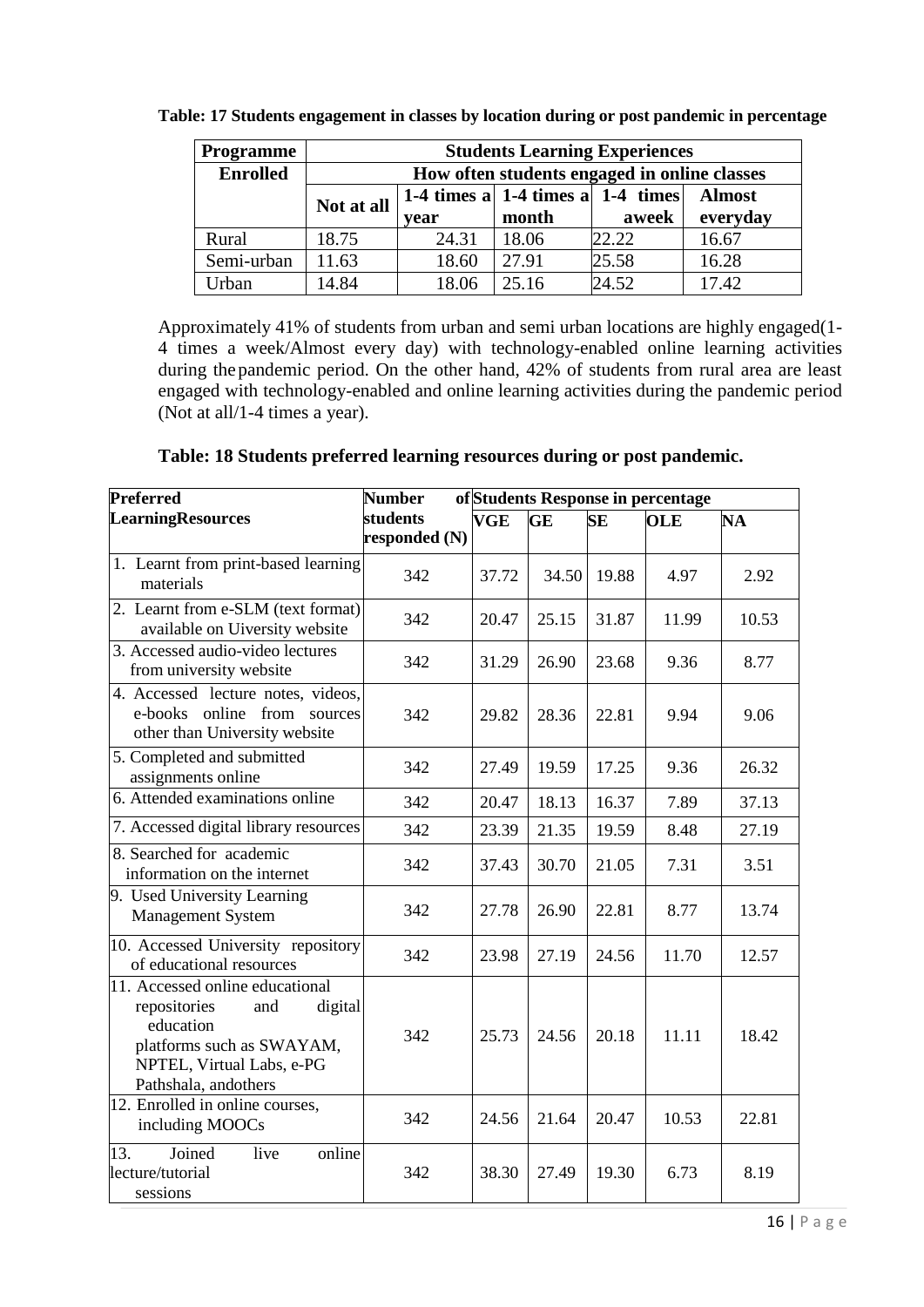| 14. Received feedback on<br>assignments online                                | 342 | 21.64 | 24.27 | 18.13 | 9.94 | 26.02 |
|-------------------------------------------------------------------------------|-----|-------|-------|-------|------|-------|
| 15. Participated in online discussion<br>forums for study-related<br>purposes | 342 | 26.02 | 23.98 | 21.93 | 9.06 | 19.01 |
| 16. Used email for academic<br>purposes                                       | 342 | 32.75 | 27.49 | 20.76 | 9.36 | 9.65  |
| 17. Used social media for academic<br>purposes                                | 342 | 34.21 | 26.90 | 20.18 | 7.31 | 11.40 |

72 % of students preferred print-based material, 66% from live online lectures, 61% from social media to a very great/great extent during the pandemic period. Most of the students accessed audio-video lectures from university website, also a significant number of student's accessed audio-video lectures other than from university website. Two- thirds of the students availed MOOCs courses and aaccessed online educational repositories and digital education platforms such as SWAYAM, NPTEL, Virtual Labs, e-PG Pathshala.(VGE/GE/SE). One-fourth of the students stated that they haven't received feedback for assignments submitted.

The data analyzed in this section reveals that about 47% of the students were not aware of onlineteaching before pandemic. However, during and after the pandemic their awareness increased to 80%. The semi urban and urban students are benefitted more with online classes. About 42% of rural students were least engaged ((Not at all/1-4 times a year) in online classes. In the university, attendance for classes is not mandatory. Since the establishment of the university, students mainly depend on printed course material and face to face interaction. Now some positive change is observed towards multimedia approach.

#### **7.8 Challenges faced by students in learning during the pandemic**

During the period of pandemic, the society has been largely dependent on the internet and electronic communication systems for news, entertainment and education. The student community also used ICT for learning and communication. For better design of teaching learning programmes during such conditions the following data was obtained.

|                                                                                                         | Number of                    | <b>Students Response in percentage</b> |                          |           |                                      |                    |
|---------------------------------------------------------------------------------------------------------|------------------------------|----------------------------------------|--------------------------|-----------|--------------------------------------|--------------------|
| <b>Challenges</b>                                                                                       | students<br>responded<br>(N) | <b>Most</b><br>Important               | <b>Very</b><br>Important | Important | <b>Some</b><br>what<br>Import<br>ant | Least<br>Important |
| 1. Internet connectivity<br><i>issues</i>                                                               | 342                          | 34.50                                  | 32.16                    | 14.62     | 7.89                                 | 10.82              |
| 2. Lack of access to devices                                                                            | 342                          | 33.33                                  | 28.65                    | 19.01     | 9.36                                 | 9.65               |
| 3. Sense of isolation due to<br>no in- person interaction<br>with other students/tutors<br>/counsellors | 342                          | 46.78                                  | 28.65                    | 12.28     | 4.97                                 | 7.31               |
| 4. Fatigue due to<br>continuousscreen time<br>exposure                                                  | 342                          | 32.46                                  | 33.33                    | 18.13     | 4.39                                 | 11.70<br>$-1 -$    |

#### **Table: 19 Challenges faced by students during their learning in pandemic period**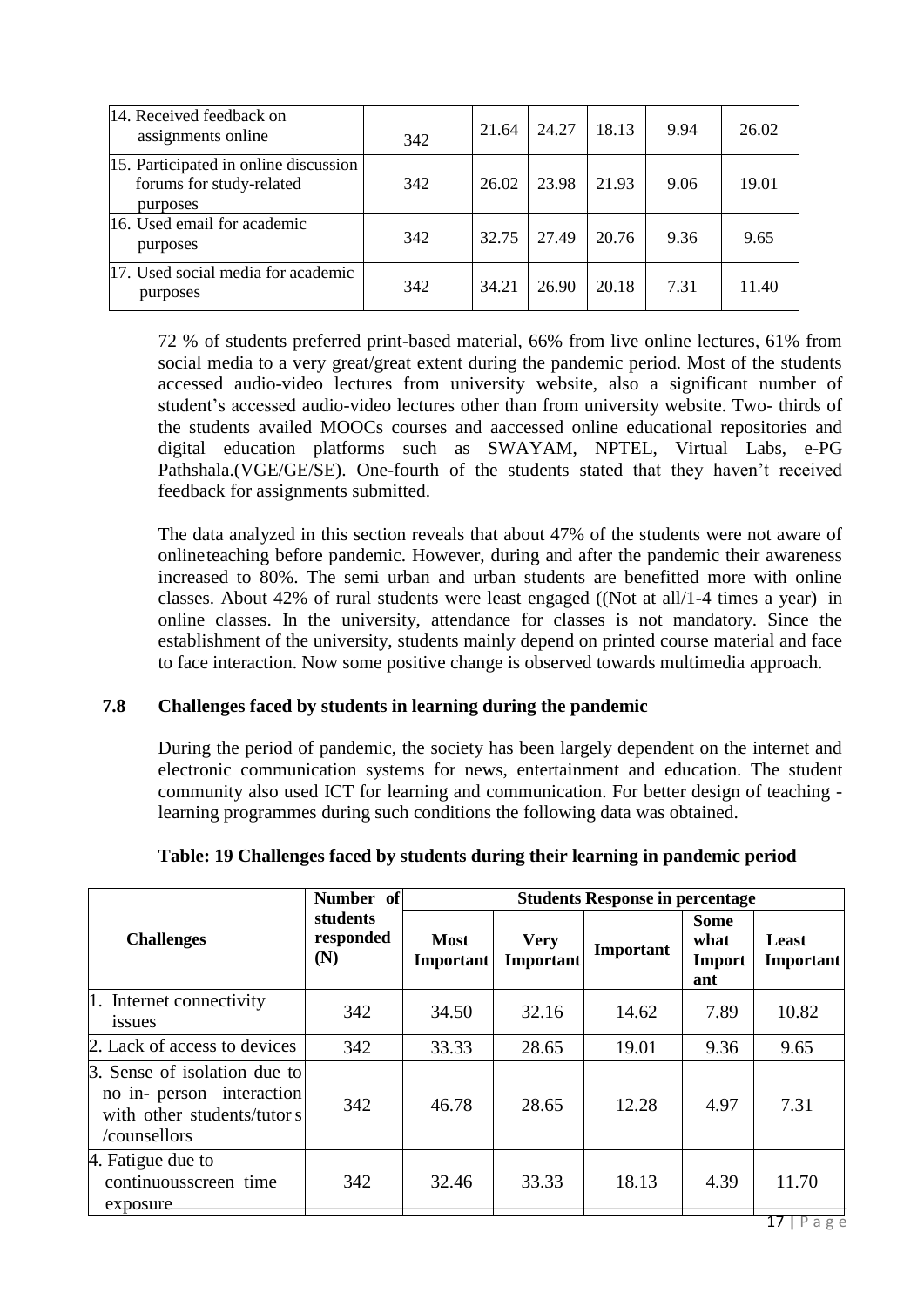|                                                                                                                             | Number of                    | <b>Students Response in percentage</b> |                          |           |                                             |                    |  |
|-----------------------------------------------------------------------------------------------------------------------------|------------------------------|----------------------------------------|--------------------------|-----------|---------------------------------------------|--------------------|--|
| <b>Challenges</b>                                                                                                           | students<br>responded<br>(N) | <b>Most</b><br>Important               | <b>Very</b><br>Important | Important | <b>Some</b><br>what<br><b>Import</b><br>ant | Least<br>Important |  |
| 6. Challenges in                                                                                                            | 342                          | 31.58                                  | 32.16                    | 16.37     |                                             | 12.28              |  |
| completing and<br>submitting assignments                                                                                    |                              |                                        |                          |           | 7.60                                        |                    |  |
| 7. Difficulties inmanaging<br>Academic workload                                                                             | 342                          | 32.46                                  | 31.58                    | 15.79     | 8.19                                        | 11.99              |  |
| 8.<br>Difficult to receive<br>feedback on assignments                                                                       | 342                          | 28.36                                  | 29.53                    | 20.18     | 9.06                                        | 12.87              |  |
| 9. Difficulties with taking<br>online/remote<br>examinations                                                                | 342                          | 27.78                                  | 31.58                    | 16.08     | 8.19                                        | 16.37              |  |
| 10. Lack of adequate<br>learner support                                                                                     | 342                          | 31.58                                  | 27.49                    | 17.54     | 7.89                                        | 15.50              |  |
| 11. Lack of motivation to<br><b>Olearner</b>                                                                                | 342                          | 32.46                                  | 30.70                    | 15.50     | 7.60                                        | 13.74              |  |
| 12. Difficult to concentrate<br>for prolonged live online<br>sessions                                                       | 342                          | 30.41                                  | 32.16                    | 17.84     | 7.60                                        | 11.99              |  |
| 13. Difficulty in getting<br>notifications regarding<br>study                                                               | 342                          | 32.46                                  | 30.70                    | 15.79     | 8.19                                        | 12.87              |  |
| 14. Absence of supportive<br>environment for learning at<br>home                                                            | 342                          | 31.58                                  | 30.99                    | 16.67     | 8.19                                        | 12.57              |  |
| 15. Difficulty specific to<br>course of study, for<br>example,<br>access<br>to<br>science laboratories, field<br>work, etc. | 342                          | 33.04                                  | 33.92                    | 16.08     | 8.48                                        | 8.48               |  |
| 16. Costly in terms<br>of<br>resources and the time and<br>effort required.                                                 | 342                          | 29.82                                  | 30.12                    | 19.88     | 8.77                                        | 11.40              |  |
| Difficult<br>17.<br>due<br>to<br>inadequate<br><b>ICT</b><br>skills<br>among teachers.                                      | 342                          | 29.82                                  | 29.82                    | 18.71     | 10.53                                       | 11.11              |  |
| 18. Lack of availability of<br>online<br>academic<br>quality<br>content.                                                    | 342                          | 33.04                                  | 28.36                    | 17.54     | 9.06                                        | 11.99              |  |

In order to assess the rank among the variables a weightage score is calculated using RIDIT analysis for the tables 19, 21 and 23 and presented the final outcome in the tables 20, 22 and 24. The use of RIDIT analysis was suggested for the use of ordinal data (data which are ordered but are not on an interval scale). RIDIT analysis is carried out from a reference population with the same categories. This score for each category is the percentile rank of an item in the reference population and is equal to the number of items in the subject category, divided by the population size. Once the RIDITs of each category have been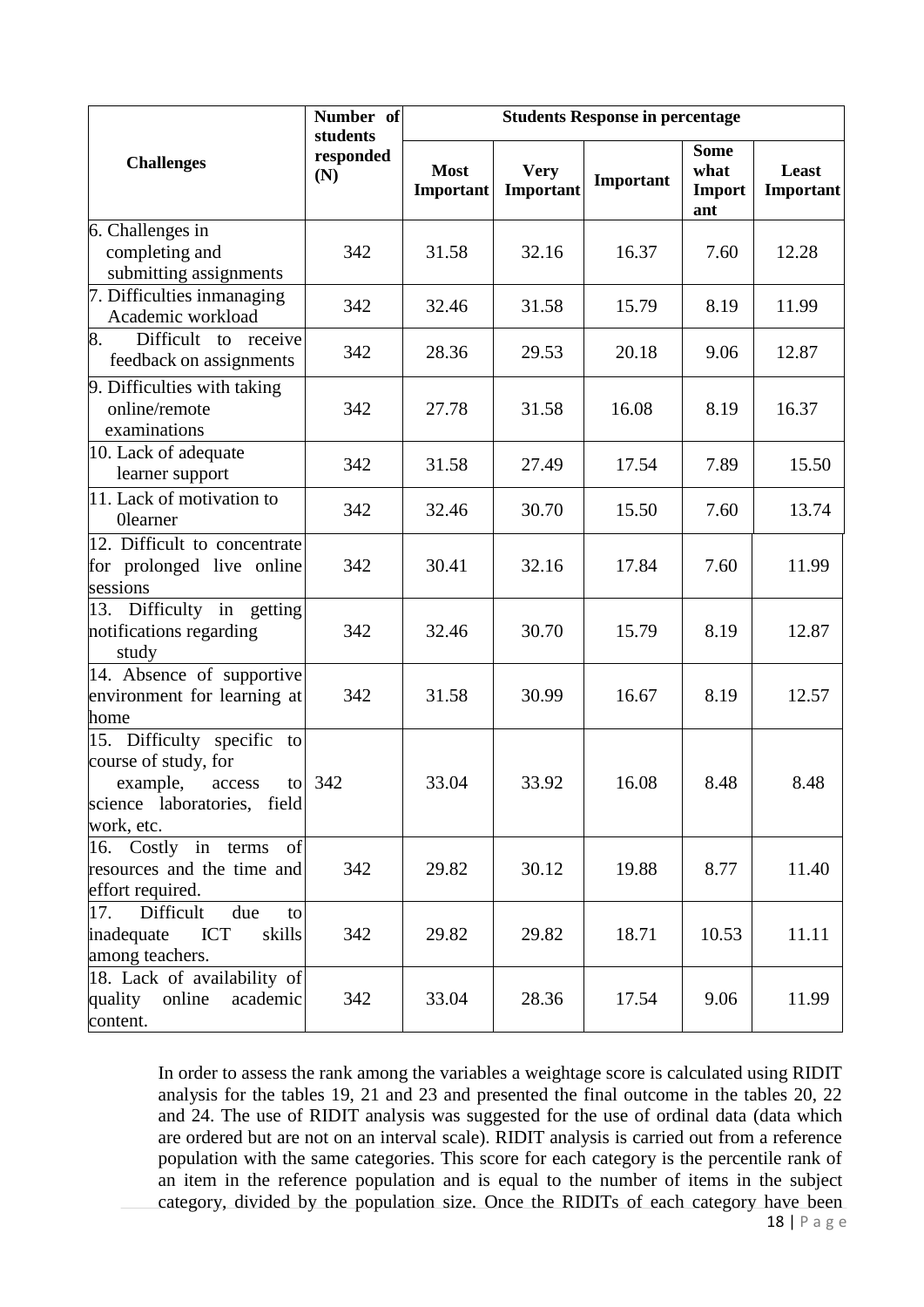determined, they are taken values of dependent variable for the comparison groups and the normal distribution is applied.

| Challenges                                                            | WeightedScore Rank |                |
|-----------------------------------------------------------------------|--------------------|----------------|
| 3.<br>Sense of isolation due to no in-person interaction with other   | 0.5892             |                |
| students/tutors/counsellors                                           |                    |                |
| 15. Difficulty specific to course of study, for example, access to    | 0.5184             | $\overline{2}$ |
| science laboratories, field work, etc.                                |                    |                |
| Internet connectivity issues<br>1.                                    | 0.5178             | 3              |
| 4.<br>Fatigue due to continuous screen time exposure                  | 0.5117             | $\overline{4}$ |
| Lack of access to devices<br>2.                                       | 0.5037             | 5              |
| 7.<br>Difficulties in managing academic workload                      | 0.5021             | 6              |
| Challenges in completing and submitting assignments<br>6.             | 0.4987             | $\overline{7}$ |
| 13. Difficulty in getting notifications regarding study               | 0.4980             | 8              |
| 11. Lack of motivation to learn                                       | 0.4968             | 9              |
| Lack of availability of quality online academic content.<br>18.       | 0.4965             | 10             |
| 5.<br>Inadequate ICT skills among students for learning online        | 0.4954             | 11             |
| 14. Absence of supportive environment for learning at home            | 0.4945             | 12             |
| 12. Difficult to concentrate for prolonged live online sessions       | 0.4928             | 13             |
| Costly in terms of resources and the time and effort required.<br>16. | 0.4845             | 14             |
| Difficult due to inadequate ICT skills among teachers.<br>17.         | 0.4823             | 15             |
| Lack of adequate learner support<br>10.                               | 0.4799             | 16             |
| Difficult to receive feedback on assignments<br>8.                    | 0.4714             | 17             |
| 9.<br>Difficulties with taking online/remote examinations             | 0.4663             | 18             |

**Table-20 Rank wise Challenges faced by students in learning during the pandemic**

From the above table it is observed that the most challenging issue for the students is a sense of isolation due to lack of face to face interaction with other students/tutors/ counsellors, followed by difficulty to access science laboratories, field work, etc. The least challenge they faced was in taking online/remote examinations.

The opinions expressed by the students will be addressed by the university. During the current academic year, the university adopted blended approach. 60% classes are arranged through face- to-face interactions, and the rest through online teaching. Regarding practical training, 100% realtime physical training is arranged.

## **7.9 Opportunities in learning during the pandemic**

It is essential for any educational institute to provide proper channel of learning for the students during the time of pandemic. Accordingly, the university implemented complete multimedia approach using ICT for learning. Because of the digital divide in the society some of the studentshave not optimally utilised the services provided by the university.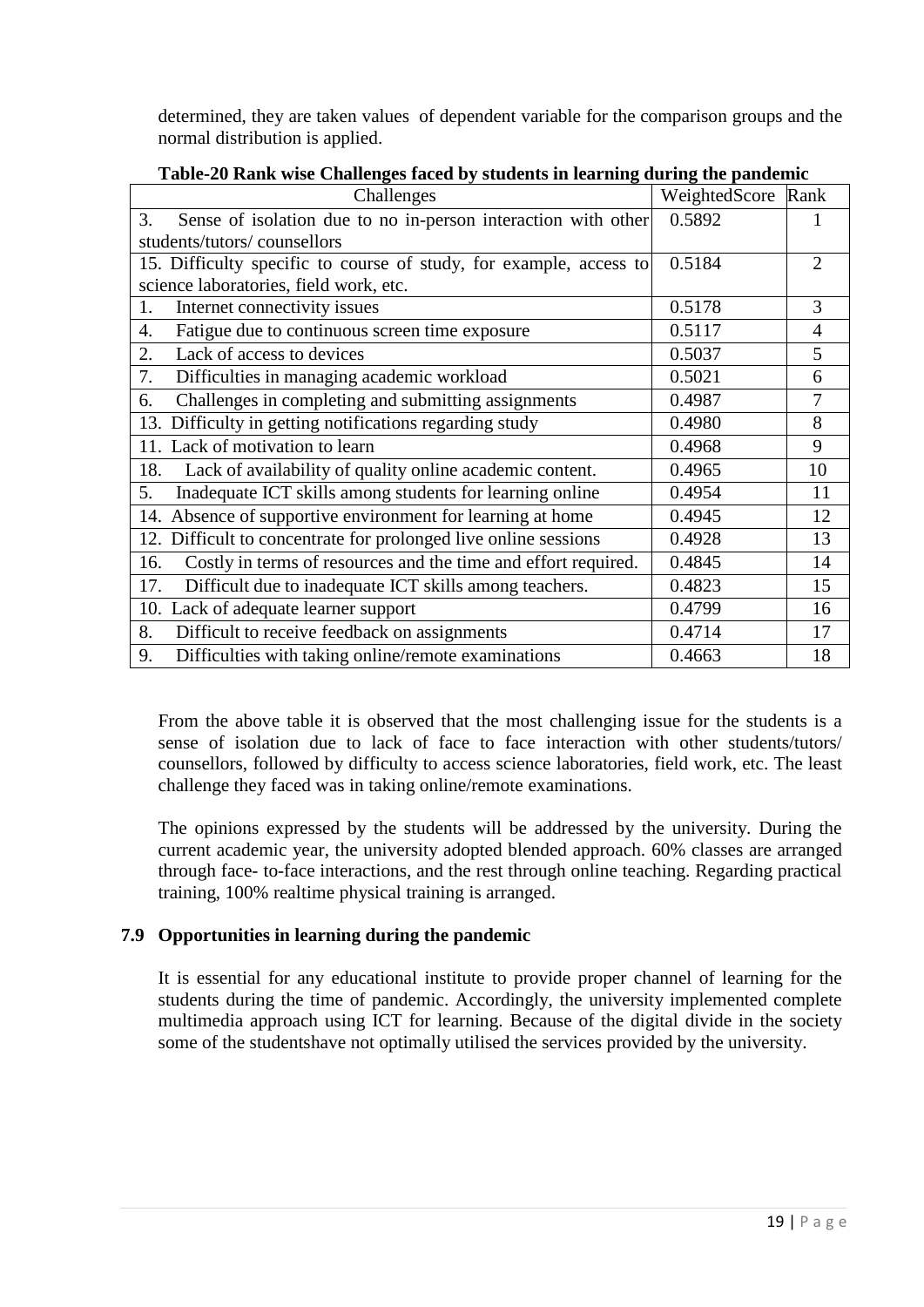| <b>Learning Opportunities</b><br>provided by the technology -<br>enabled learning during         | <b>Number</b><br>ofstudents<br>responded | Student's degree/level of Agreement on the<br>opportunities provided by the technology -<br>enabled learning in percentage |              |                |                 |                                    |  |
|--------------------------------------------------------------------------------------------------|------------------------------------------|----------------------------------------------------------------------------------------------------------------------------|--------------|----------------|-----------------|------------------------------------|--|
| pandemic                                                                                         | (N)                                      | <b>Strongly</b><br><b>Agree</b>                                                                                            | <b>Agree</b> | <b>Neutral</b> | <b>Disagree</b> | <b>Strongly</b><br><b>Disagree</b> |  |
| Helped to maintain<br>continuity in learning                                                     | 342                                      | 51.46                                                                                                                      | 35.09        | 10.53          | 0.88            | 2.05                               |  |
| Offered flexible<br>opportunities forlearning                                                    | 342                                      | 43.57                                                                                                                      | 42.11        | 11.11          | 1.75            | 1.46                               |  |
| Enabled communication with<br>peers and teachers                                                 | 342                                      | 40.64                                                                                                                      | 35.96        | 16.96          | 4.09            | 2.34                               |  |
| Provided multiple ways<br>(audio, video, presentation,<br>text) of learning the same<br>material | 342                                      | 45.91                                                                                                                      | 35.38        | 12.57          | 3.22            | 2.92                               |  |
| Improved learning through<br>self-assessmentquizzes and<br>activities                            | 342                                      | 34.50                                                                                                                      | 39.47        | 16.08          | 5.56            | 4.39                               |  |
| Provided opportunities for<br>group assignmentsamong<br>students at different locations          | 342                                      | 34.80                                                                                                                      | 36.26        | 15.50          | 8.48            | 4.97                               |  |
| Provided opportunitiesfor<br>regular feedback from<br>teachers                                   | 342                                      | 33.63                                                                                                                      | 36.84        | 16.08          | 6.73            | 6.73                               |  |
| Provided access to quality<br>course contentfrom different<br>subjectexperts                     | 342                                      | 35.38                                                                                                                      | 41.23        | 13.74          | 4.97            | 4.68                               |  |
| Promoted participationin<br>online platforms/forums for<br>doubt clarification and<br>discussion | 342                                      | 35.96                                                                                                                      | 38.30        | 13.74          | 7.31            | 4.68                               |  |
| Promoted my time<br>management skills andself-<br>discipline                                     | 342                                      | 38.60                                                                                                                      | 39.47        | 11.11          | 5.26            | 5.56                               |  |
| Improved my conceptual<br>understanding throughself-<br>paced learning                           | 342                                      | 37.72                                                                                                                      | 41.81        | 11.11          | 5.56            | 3.80                               |  |
| Made me more involved in<br>learningactivities                                                   | 342                                      | 40.64                                                                                                                      | 40.06        | 11.40          | 4.97            | 2.92                               |  |
| Improved my ICTskills                                                                            | 342                                      | 46.78                                                                                                                      | 35.67        | 11.40          | 3.80            | 2.34                               |  |

| Table: 21 Students degree of agreement on the opportunities provided by the |
|-----------------------------------------------------------------------------|
| technology - enabled learning during pandemic                               |

The technology enabled learning was well received by the students who have participated in the survey. They stated that this type of ICT is useful to maintain continuity in learning. Further the learning skills are improved a lot with this process. Students have given less importance to discussion forums, group assignments, regular feedback.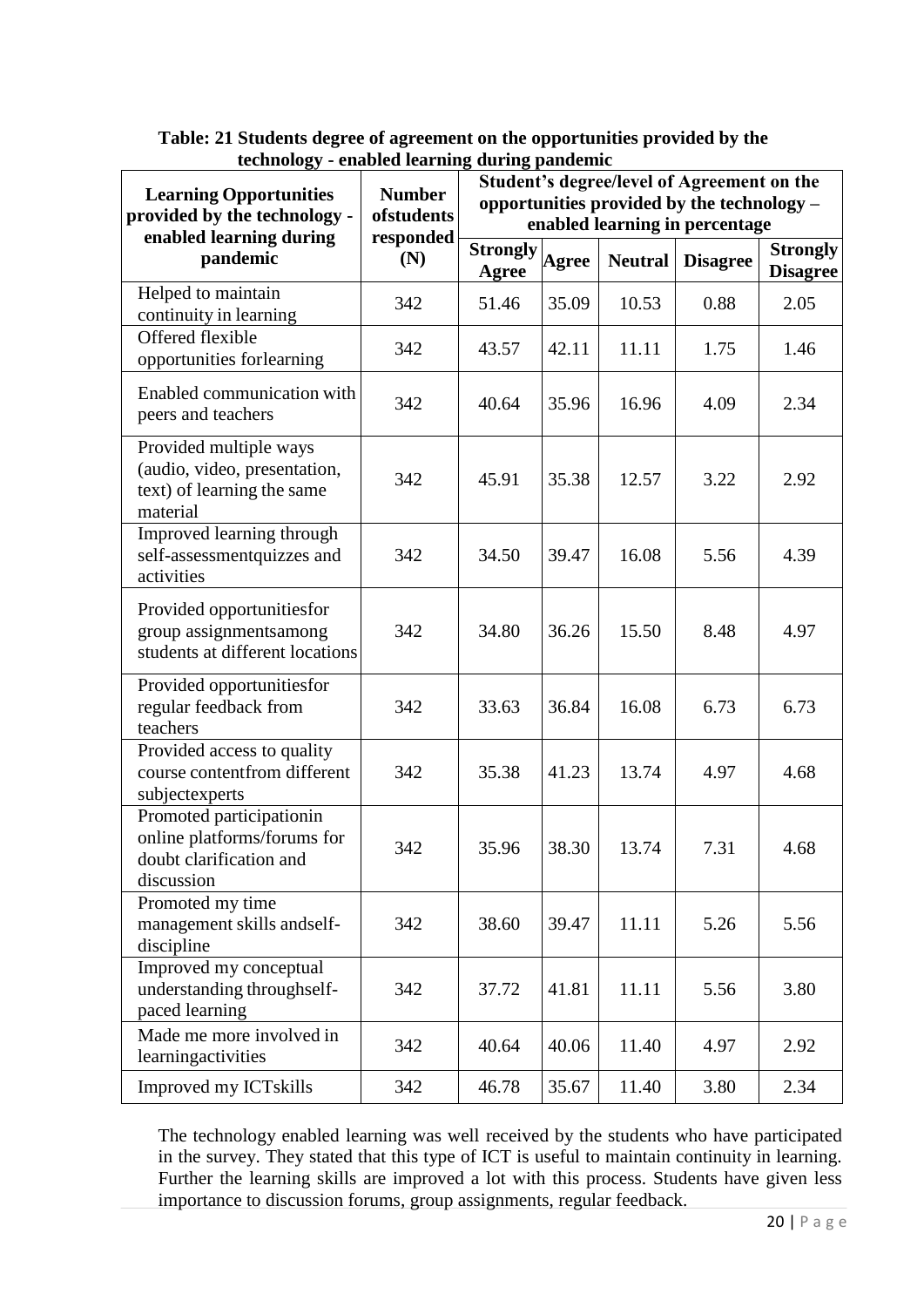### **Table- 22 Students degree of agreement on the opportunities provided by the technology -enabled learning during pandemic**

| Learning Opportunities provided by the<br>technology -enabled learning during pandemic                 | <b>Weighted Score</b> | Rank           |
|--------------------------------------------------------------------------------------------------------|-----------------------|----------------|
| Helped to maintain continuity in learning                                                              | 0.5721                | 1              |
| Improved my ICT skills                                                                                 | 0.5403                | $\overline{2}$ |
| Offered flexible opportunities for learning                                                            | 0.5390                | 3              |
| Provided<br>multiple<br>(audio,<br>video,<br>ways<br>presentation, text) of learning the same material | 0.5336                | 4              |
| Made me more involved in learning activities                                                           | 0.5099                | 5              |
| Enabled communication with peers and teachers                                                          | 0.5009                | 6              |
| Improved my conceptual understanding through<br>self-paced learning                                    | 0.4938                | 7              |
| Promoted my time management skills and self-<br>discipline                                             | 0.4914                | 8              |
| Provided access to quality course content from<br>different subject experts                            | 0.4765                | 9              |
| Promoted participation in online platforms/forums<br>for doubt clarification and discussion            | 0.4706                | 10             |
| Improved learning through self-assessment<br>quizzes and activities                                    | 0.4661                | 11             |
| Provided opportunities for group<br>assignments<br>among students at different locations               | 0.4563                | 12             |
| Provided opportunities for regular feedback from<br>teachers                                           | 0.4495                | 13             |

From the above table it is seen that, the most significant opportunity for the students was that the technology -enabled learning helped them in continuous learning followed by improved technological skills. The least significant is the opportunity for regular feedback from instructors, the contribution towards group assignments and learning through selfassessment quizzes and activities.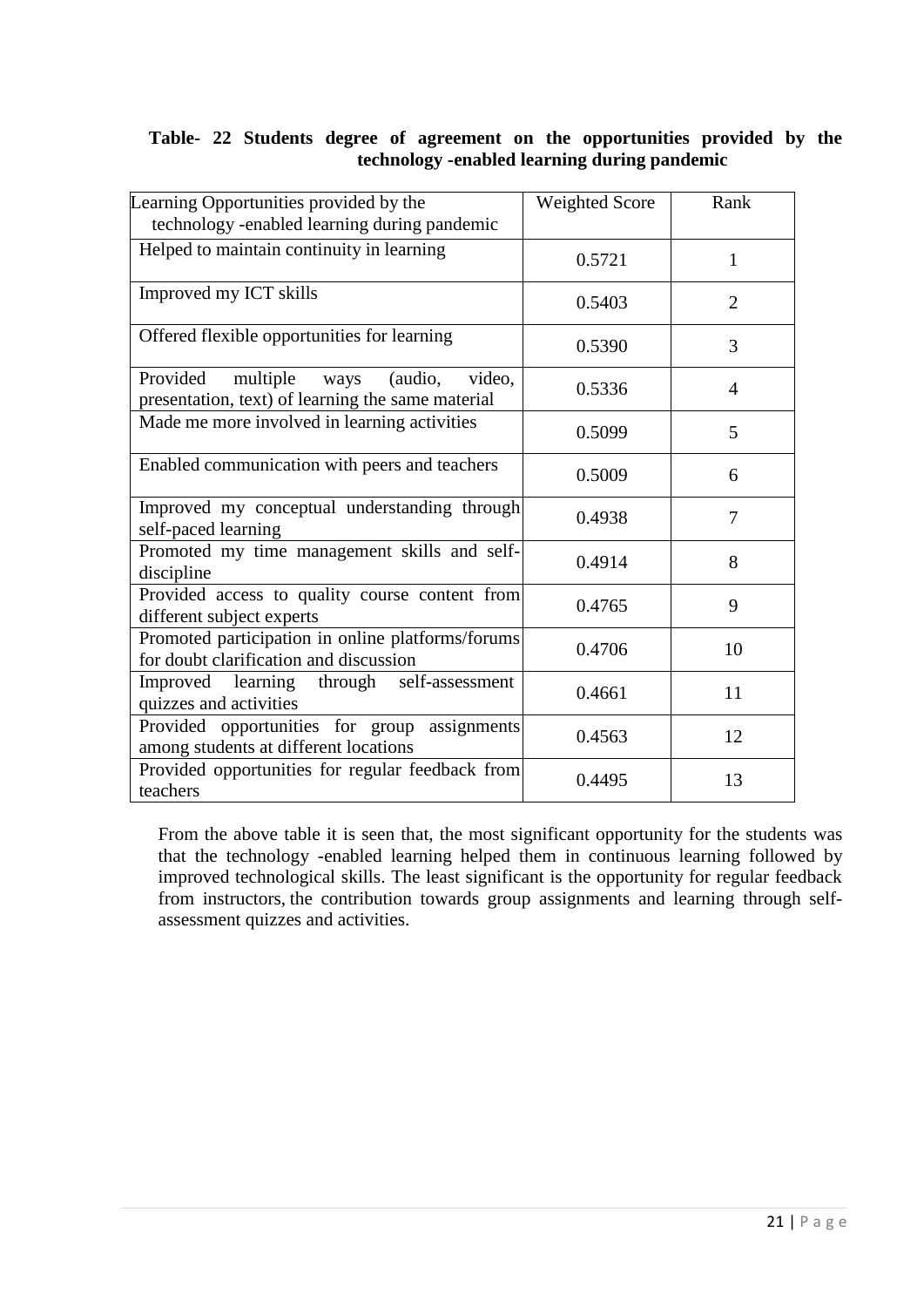|                                                                                 | <b>Students</b><br>percentage) preferences<br>(in<br><b>of</b><br>learning<br>resources |                          |                  |                              |                    |
|---------------------------------------------------------------------------------|-----------------------------------------------------------------------------------------|--------------------------|------------------|------------------------------|--------------------|
| <b>Learning</b><br><b>Resources</b>                                             | <b>Most</b><br>preferred                                                                | <b>Very</b><br>preferred | <b>Preferred</b> | <b>Somewhat</b><br>preferred | Least<br>preferred |
| Pre-recordedvideo<br>lectureonly                                                | 35.67                                                                                   | 19.88                    | 21.35            | 11.11                        | 11.99              |
| Pre-recordedvideo<br>lecture with reading<br>material provided                  | 37.43                                                                                   | 21.35                    | 22.22            | 9.94                         | 9.06               |
| Reading material<br>only                                                        | 27.19                                                                                   | 24.85                    | 23.98            | 11.4                         | 12.57              |
| Synchronous(real-<br>time orlive) online<br><b>Sessions</b>                     | 38.01                                                                                   | 28.36                    | 21.05            | 7.89                         | 4.68               |
| Asynchronousself-<br>learning from<br>availablematerial                         | 28.65                                                                                   | 27.78                    | 23.98            | 10.23                        | 9.36               |
| Live interaction<br>sessions fordoubt<br>clarificationand<br>addressing queries | 48.54                                                                                   | 24.27                    | 18.42            | 4.97                         | 3.8                |
| Live lecture/tutoriall<br>sessions thatcan be<br>recorded                       | 45.91                                                                                   | 28.36                    | 17.54            | 4.97                         | 3.22               |
| Use of presentation<br>in video lecture                                         | 43.57                                                                                   | 31.87                    | 16.67            | 4.09                         | 3.8                |
| Use of whiteboard<br>invideo lecture                                            | 42.69                                                                                   | 26.9                     | 19.3             | 5.26                         | 5.85               |
| Individual<br>assignments                                                       | 37.13                                                                                   | 30.7                     | 21.64            | 6.43                         | 4.09               |
| Group activities and<br>assignments                                             | 40.06                                                                                   | 27.78                    | 19.88            | 7.31                         | 4.97               |
| Digital<br>platform/forum for<br>postingqueries and<br>clarifying doubts        | 45.61                                                                                   | 27.49                    | 18.71            | 4.68                         | 3.51               |
| Email for<br>communication with<br>peers and instructors                        | 42.4                                                                                    | 30.99                    | 18.13            | 3.8                          | 4.68               |
| Live chat for<br>communication with<br>peers and instructors                    | 43.27                                                                                   | 28.95                    | 19.59            | 4.39                         | 3.8                |

**Table-23 Students Preferences of modes learning in the online learning context**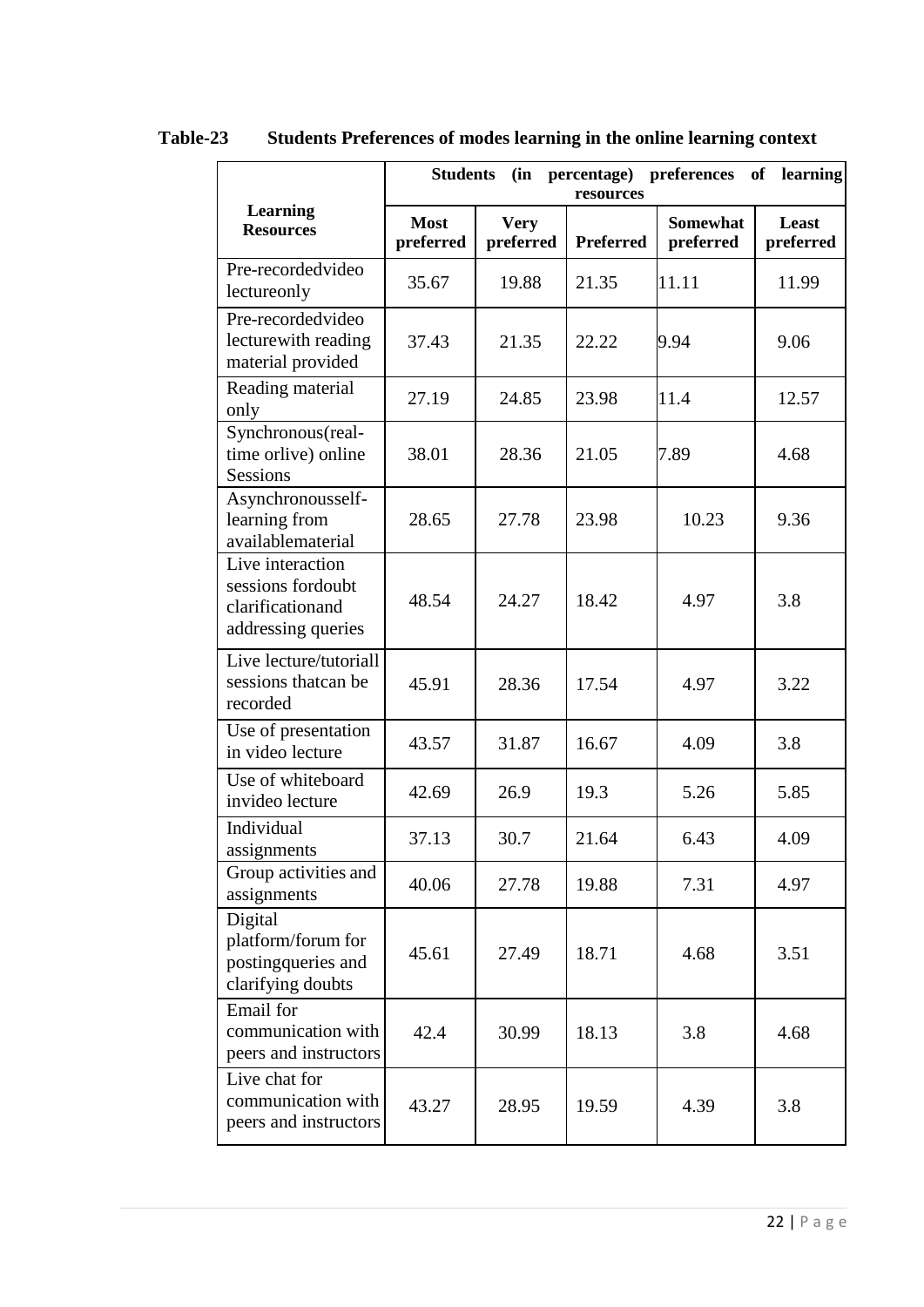| <b>Learning Resources</b>                                                   | <b>Weighted Score</b> | <b>Rank</b>    |
|-----------------------------------------------------------------------------|-----------------------|----------------|
| Live interaction sessions for doubt clarification and<br>addressing queries | 0.5508                |                |
| Live lecture/tutorial sessions that can be recorded                         | 0.5466                | $\overline{2}$ |
| Digital platform/forum for posting queries and<br>clarifying doubts         | 0.5427                | 3              |
| Use of presentation in video lecture                                        | 0.5416                | 4              |
| Live chat for communication with peers and<br>instructors                   | 0.5326                | 5              |
| Email for communication with<br>and<br>peers<br>instructors                 | 0.5315                | 6              |
| Use of whiteboard in video lecture                                          | 0.5191                | 7              |
| Group activities and assignments                                            | 0.5052                | 8              |
| Individual assignments                                                      | 0.4984                | 9              |
| Synchronous (real-time or live) online sessions                             | 0.4947                | 10             |
| Pre-recorded video lecture with reading material<br>provided                | 0.4632                | 11             |
| Pre-recorded video lecture only                                             | 0.4423                | 12             |
| available<br>Asynchronous self-learning<br>from<br>material                 | 0.4274                | 13             |
| Reading material only                                                       | 0.4041                | 14             |

**Table-24 Students Preferences of modes learning in the online learning context**

From the above table it is seen that, in online learning the factor "Live interaction sessions for doubt clarification and addressing queries" has the highest weightage indicating that they need a live interaction with an instructor to clarify their doubts so that teaching and learning will be effective. Live lecture/tutorial sessions that can be recorded has the next highest weight indicate that when students have doubts in understanding the concepts they can watch the recorded video lectures again, so that the learning would be effective. The least preferred learning resource through online is reading material with least weightage .

### **7.10 Suggestions**

At the end of the survey questionnaire an attempt was made to get suggestions from students to find possible solution for the difficulties they faced while learning during the pandemic. The net connectivity, skills of the teachers for online teaching, dedicated mechanism for monitoring of online classes are some issues where the student feedback is essential for further refinement of usage of ICT for teaching and learning in ODL institution.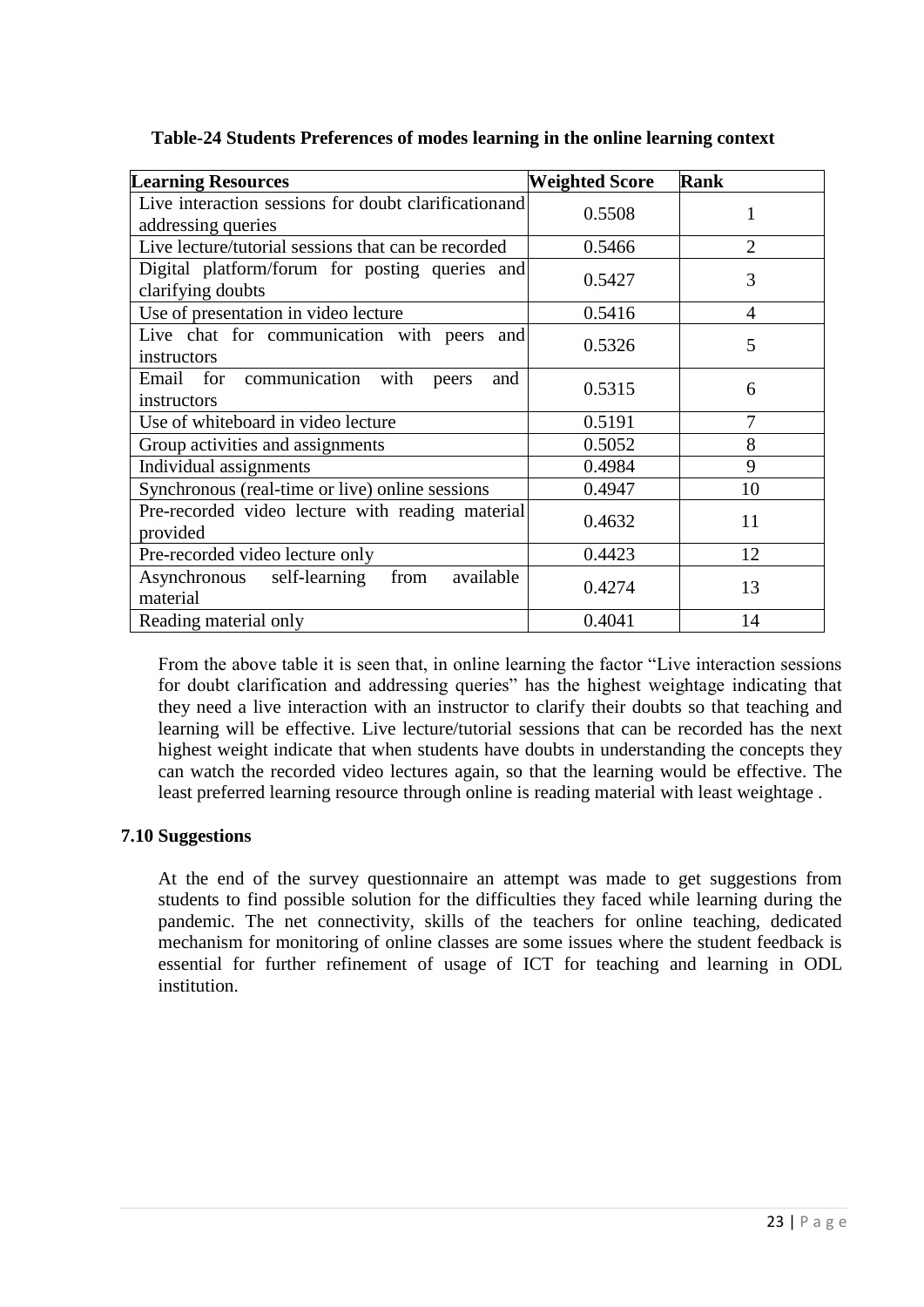|                                                                                                                                       | <b>Students Response</b>                                      |                                              |  |  |  |
|---------------------------------------------------------------------------------------------------------------------------------------|---------------------------------------------------------------|----------------------------------------------|--|--|--|
| <b>Suggestions</b>                                                                                                                    | <b>Number of students</b><br>provided the<br>suggestion $(N)$ | <b>Students Response</b><br>in<br>percentage |  |  |  |
| Improved connectivity infrastructure                                                                                                  | 40                                                            | 32.26                                        |  |  |  |
| Improved access to devices                                                                                                            | 21                                                            | 16.94                                        |  |  |  |
| Provide more teacher training and<br>capacity building opportunities inICT<br>skills                                                  | 14                                                            | 11.29                                        |  |  |  |
| Teacher training and capacity building<br>in online and blended course<br>development, delivery, and teaching-<br>learning strategies | 10                                                            | 8.06                                         |  |  |  |
| Guidelines on online/digitalplatforms,<br>repositories, andeducational resources                                                      | 13                                                            | 10.48                                        |  |  |  |
| Provide ongoing technical support to<br>students and teachers for technology-<br>enabled learning                                     | 10                                                            | 8.06                                         |  |  |  |
| Develop a mechanism for monitoring<br>online learning activities                                                                      | 6                                                             | 4.84                                         |  |  |  |
| Strengthen quality assurance for online<br>and blended learning                                                                       | 10                                                            | 8.06                                         |  |  |  |

As per the analysis of students suggestions, about 32% of students thought that internet connectivity and infrastructure are the main issues to be addressed as first priority followed by access to the devices. Only 5% students wanted improvement of the monitoring mechanism of online teaching. Students opined that teachers need training for online teaching and students require the skills for online learning.

### **7.11 Future directions including plans for improving distance teaching and learning based on the experiences gained during pandemic**

The strategy in vogue before the pandemic in Dr.B.R.Ambedkar Open University was to supply printed course material to all the students, arranging face to face interaction (Counselling)classes in learner support centres (attendance is not mandatory) supported by multimedia throughICT. During the time of pandemic, university arranged course material as soft copies through E- mail and web hosting of course material. Online teaching/interaction strategy is introduced in place of face to face teaching/interaction. As a statutory obligation, printed course material was supplied after lockdown conditions are removed by following SOP.

The present survey reveals that the students have faced several challenges for their learning such as internet connectivity, access to devises, physical health and mental well-being during the pandemic. With these observations, the university decided to shift towards online education in a phased manner. Meanwhile the university has developed some resilient systems to face any difficult situations.